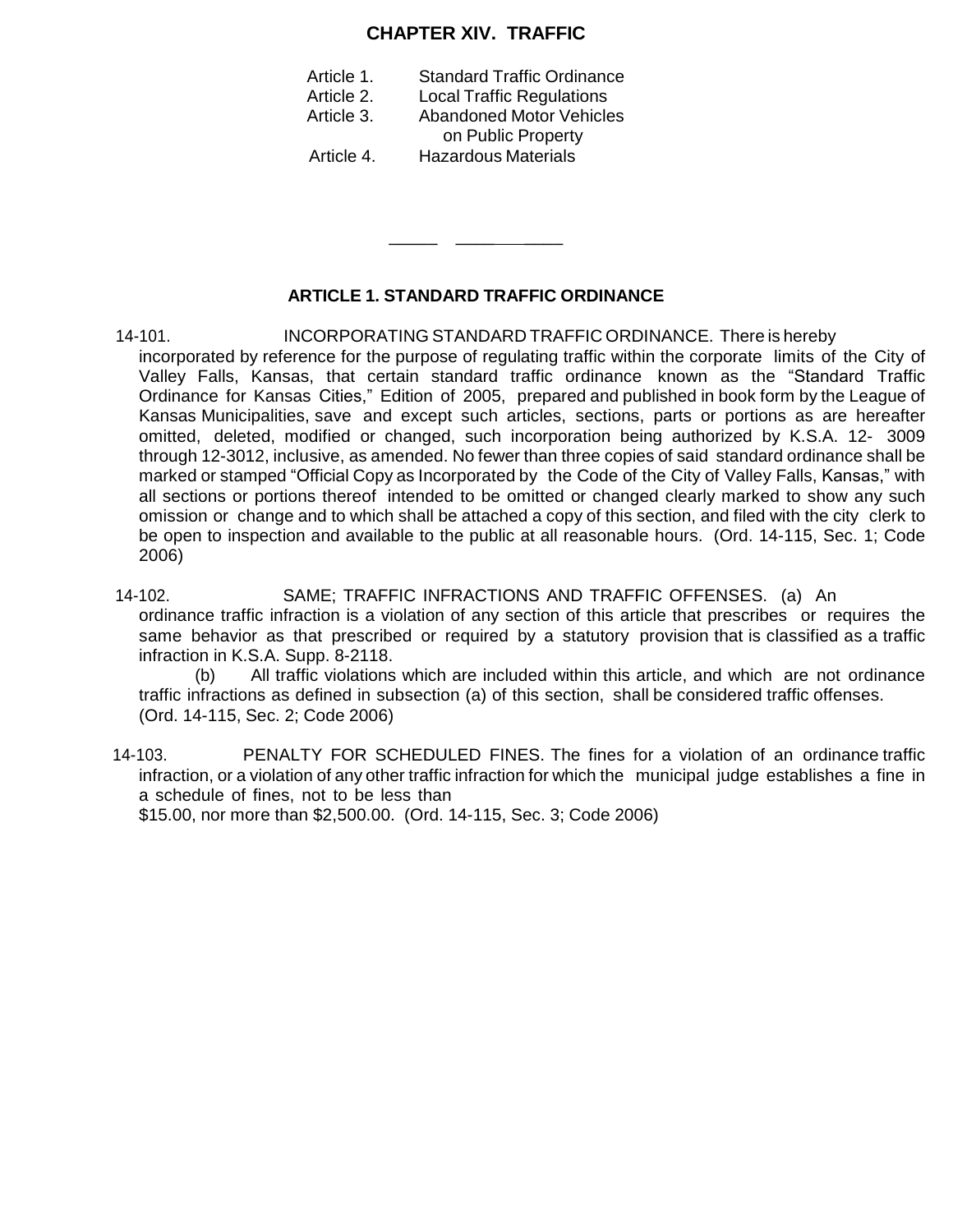## *City of* VALLEY FALLS

*Incorporated May 17, 1869*

## ORDINANCE NO. 14-108

## **AN ORDINANCE REGULATING TRAFFIC WITHIN THE CORPORATE LIMITS OF THE CITY OF VALLEY FALLS, KANSAS, INCORPORATING BY REFERENCE, THE "STANDARD TRAFFIC ORDINANCE FOR KANSAS CITIES" EDITION 2010 AND REPEALING ALL ORDINANCE IN CONFLICT HEREWITH.**

**BE ORDAINED BY THE GOVERNING BODY OF THE CITY OF VALLEY FALLS, KANSAS:**

**SECTION 1. INCORPORATING STANDARD TRAFFIC ORDINANCE.** It is hereby incorporated by reference for the purpose of regulating traffic within the corporate limits of the City of Valley Falls, Kansas that certain standard ordinance known as the "Standard Traffic Ordinance for Kansas Cities", edition 2010 prepared and published in book form by the League of Kansas Municipalities, Topeka, Kansas. Not less than three (3) copies of said Standard Ordinance shall be marked or stamped "Official Copy" as adopted by Ordinance No. 14-108 and to which shall be attached a copy of this ordinance and filed with the City Clerk to be open to the public at all reasonable hours. The Police Department and the Municipal Judge and all administrative departments of the City charged with the enforcement of the ordinance shall be supplied, at the cost of the City, such number of official copies of such standard ordinance similarly marked as may be deemed expedient.

**SECTION 2. TRAFFIC INFRACTIONS AND TRAFFIC OFFENSES**, (a) An ordinance traffic infraction is a violation of any section of this ordinance that prescribes the same behavior as that prescribed or required by a statutory provision that is classified as a traffic infraction K.S.A. 8-2118. (b) All traffic violations which are included within this ordinance, and which are not ordinance traffic infractions, as defined in subsection (a) of this section, shall be considered traffic offenses.

**SECTION 3. PENALTY FOR SCHEDULED FINES.** The fines for violation of an ordinance traffic infraction or any other traffic offense for which the Municipal Judge establishes a fine in a fine schedule shall not be less than \$15.00 nor more than \$2500.00. A person tried and convicted for violation of any ordinance traffic infraction or other traffic offense for which a fine has been established in a schedule of fines shall pay a fine fixed by the court not to exceed \$2500.00.

**SECTION 4. REPEAL.** Ordinance No. 14-107 is repealed.

**SECTION 5. EFFECTIVE DATE.** This ordinance shall take effect and be in force from and after its publication in the Valley Falls Vindicator, the official City paper of the City of Valley Falls, Jefferson County, Kansas.

**PASSED BY THE CITY COUNCIL THIS 4th DAY OF AUGUST, 2010.**

**PASSED BY THE MAYOR THIS 4th DAY OF AUGUST, 2010.**

**Charles Stutesman MAYOR**

**ATTEST:**

**Millie C. Bickford CITY CLERK**

> **CITY OFFICE** 421-B MARY STREET - VALLEY FALLS, KANSAS 66088-1200 PHONE 785-945-6612 – FAX 785-945-3341 vfcity@giantcomm.net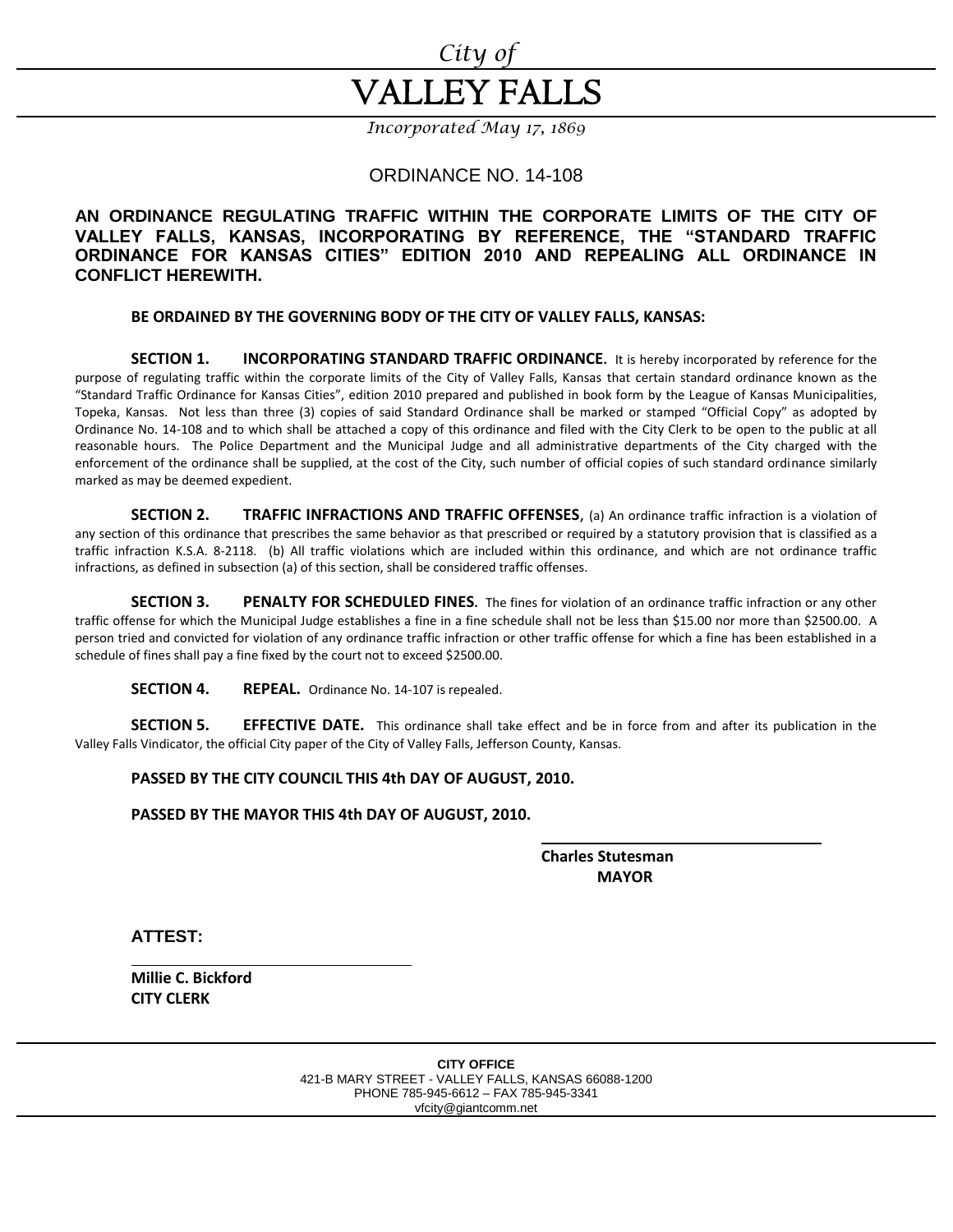## *City of*

## VALLEY FALLS

## *Incorporated May 17, 1869* ORDINANCE NO. 14-109

**AN ORDINANCE REGULATING TRAFFIC WITHIN THE CORPORATE LIMITS OF THE CITY OF VALLEY FALLS, KANSAS, INCORPORATING BY REFERENCE, THE "STANDARD TRAFFIC ORDINANCE FOR KANSAS CITIES" EDITION OF 2011 AND REPEALING ALL ORDINANCES IN CONFLICT HEREWITH; PROVIDING CERTAIN PENALTIES AND REPEALING ORDINANCE NUMBERED 14-108.**

**BE ORDAINED BY THE GOVERNING BODY OF THE CITY OF VALLEY FALLS, KANSAS:**

**SECTION 1. INCORPORATING STANDARD TRAFFIC ORDINANCE**. It is hereby incorporated by reference for the purpose of regulating traffic within the corporate limits of the City of Valley Falls, Kansas that certain standard ordinance known as the "Standard Traffic Ordinance for Kansas Cities", edition 2011 prepared and published in book form by the League of Kansas Municipalities, Topeka, Kansas. Not less than three (3) copies of said Standard Ordinance shall be marked or stamped "Official Copy" as adopted by Ordinance No. 14-109 and to which shall be attached a copy of this ordinance and filed with the City Clerk to be open to the public at all reasonable hours. The Police Department and the Municipal Judge and all administrative departments of the City charged with the enforcement of the ordinance shall be supplied, at the cost of the City, such number of official copies of such standard ordinance similarly marked as may be deemed expedient.

**SECTION 2. TRAFFIC INFRACTIONS AND TRAFFIC OFFENSES**, (a) An ordinance traffic infraction is a violation of any section of this ordinance that prescribes the same behavior as that prescribed or required by a statutory provision that is classified as a traffic infraction K.S.A. 8-2118. (b) All traffic violations which are included within this ordinance, and which are not ordinance traffic infractions, as defined in subsection (a) of this section, shall be considered traffic offenses.

**SECTION 3. PENALTY FOR SCHEDULED FINES.** The fines for violation of an ordinance traffic infraction or any other traffic offense for which the Municipal Judge establishes a fine in a fine schedule shall not be less than \$15.00 nor more than \$2500.00. A person tried and convicted for violation of any ordinance traffic infraction or other traffic offense for which a fine has been established in a schedule of fines shall pay a fine fixed by the court not to exceed \$2500.00.

**SECTION 4. REPEAL.** Ordinance No. 14-108 is repealed.

**SECTION 5. EFFECTIVE DATE.** This ordinance shall take effect and be in force from and after its publication in the Valley Falls Vindicator, the official City paper of the City of Valley Falls, Jefferson County, Kansas.

**PASSED BY THE CITY COUNCIL THIS 7th DAY OF SEPTEMBER, 2011.**

**PASSED BY THE MAYOR THIS 7th DAY OF SEPTEMBER, 2011.**

**Charles Stutesman MAYOR**

**ATTEST:**

**Millie C. Bickford CITY CLERK**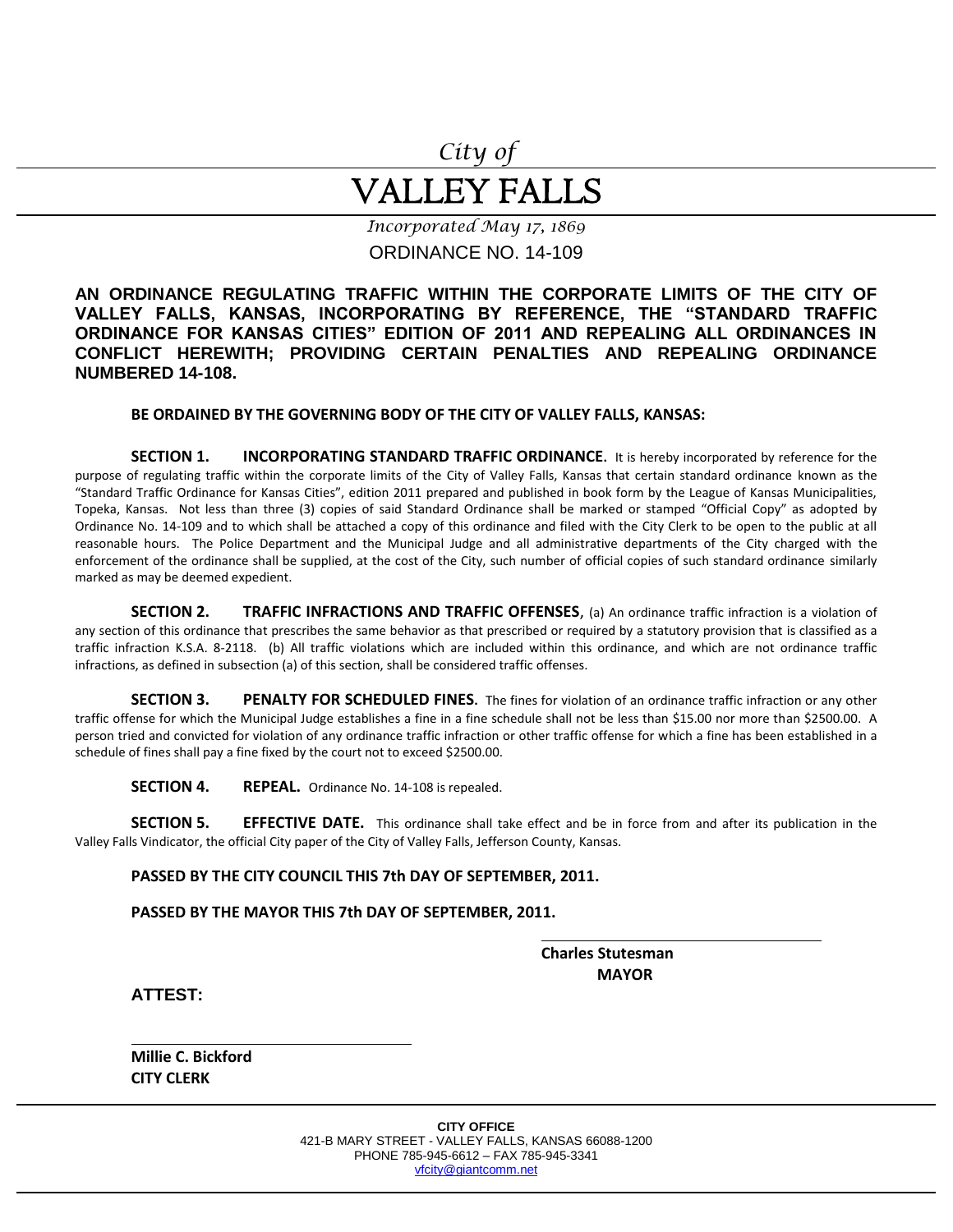AN ORDINANCE AUTHORIZING THE OPERATION OF WORK-SITE UTILITY VEHICLES, MICRO UTILITY TRUCKS, ALL TERRAIN VEHICLES AND GOLF CARTS ON THE STREETS WITHIN THE CORPORATE LIMITS OF THE CITY OF VALLEY FALLS, KANSAS; PROVIDING FOR RELATED MATTERS, INCLUDING PENALTIES FOR VIOLATION THEREOF; AND, PROVIDING FOR THE REPEAL OF ORDINANCES NO. 14-108 AND 14-207 AND HEREBY AMEND AND REPLACE SECTIONS 114.1, 114.2, 114.4AND 114.5 OF THE 2011 STANDARD TRAFFIC ORDINANCE, AS ADOPTED BY ORDINANCE No. 14-109.

Be it Ordained by the Governing Body of the City of Valley Falls, Kansas:

Section 1. OPERATION OF WORK-SITE UTILITY VEHICLES. (a) Work-site utility vehicles may be operated upon the public highways, streets, roads and alleys within the corporate limits of the city.

(b) No work-site utility vehicle shall be operated on any public highway, street, road or alley between sunset and sunrise. No work-site utility vehicle shall be operated on any interstate highway, federal highway or state highway.

(c) Every person operating a work-site utility vehicle on the public highways, streets, roads and alleys of the city shall be subject to all of the duties applicable to a driver of a vehicle imposed by law.

Section 2. SAME: VALID DRIVER'S LICENSE REQUIRED; PENALTY. No person 14 years of age or older shall operate a work-site utility vehicle on any public highway, street, road or alley within the corporate limits of the city unless such person has a valid driver's license or permit. Drivers between the age of 14 and 17 must possess a valid Farm permit, Instruction permit, or Restricted License. Violation of this section is punishable by a fine of not more than \$1000.

Section 3. SAME; DEFINITION: "Work-site utility vehicle" means any motor vehicle which is not less than 48 inches in width, has an overall length, including the bumper, of not more than 135 inches, has an un-laden weight, including fuel and fluids, of more than 800 pounds and is equipped with four or more low pressure tires, a steering wheel and bench or bucket type seating allowing at least two people to sit side-by-side, and may be equipped with a bed or cargo box for hauling materials. "Work-site utility vehicle" does not include a micro utility truck.

Section 4. SAME; PENALTY. Unless specifically provided for herein, a violation of this section shall be deemed an ordinance traffic infraction. Upon an entry of a plea of guilty or no contest or upon being convicted of such violation, the penalty imposed shall be in accordance with Section 201, 2011 Standard Traffic Ordinance, and amendments thereto, or such other similar provision as the city may then have in effect.

Section 5. SAME; INSURANCE REQUIRED; PENALTY: (a) Every owner of an Work-site Utility Vehicle shall provide liability coverage inaccordance with Section 200 of the 2011 Standard Traffic Ordinance, and amendments thereto, and the Kansas Automobile Injury Reparations Act, K.S.A. 40-3101, *et seq.,* and amendments thereto.

(b) All provisions of Section 200 of the 2011 Standard Traffic Ordinance, and amendments thereto, including penalty provisions, shall be applicable to all owners and operators of Work-site Utility vehicles.

Section 6. OPERATION OF MICRO UTILITY TRUCKS. (a) Micro utility trucks may be operated upon the public highways, streets, roads and alleys within the corporate limits of the city.

(b) No micro utility truck shall be operated on any public highway, street, road or alley, unless such truck complies with the equipment requirements under Article 17 of chapter 8 of the Kansas Statutes Annotated, and amendments thereto. No micro utility truck shall be operated on any interstate highway, federal highway or state highway; provided, however, that the provisions of this subsection shall not prohibit a micro utility truck from crossing a federal or state highway.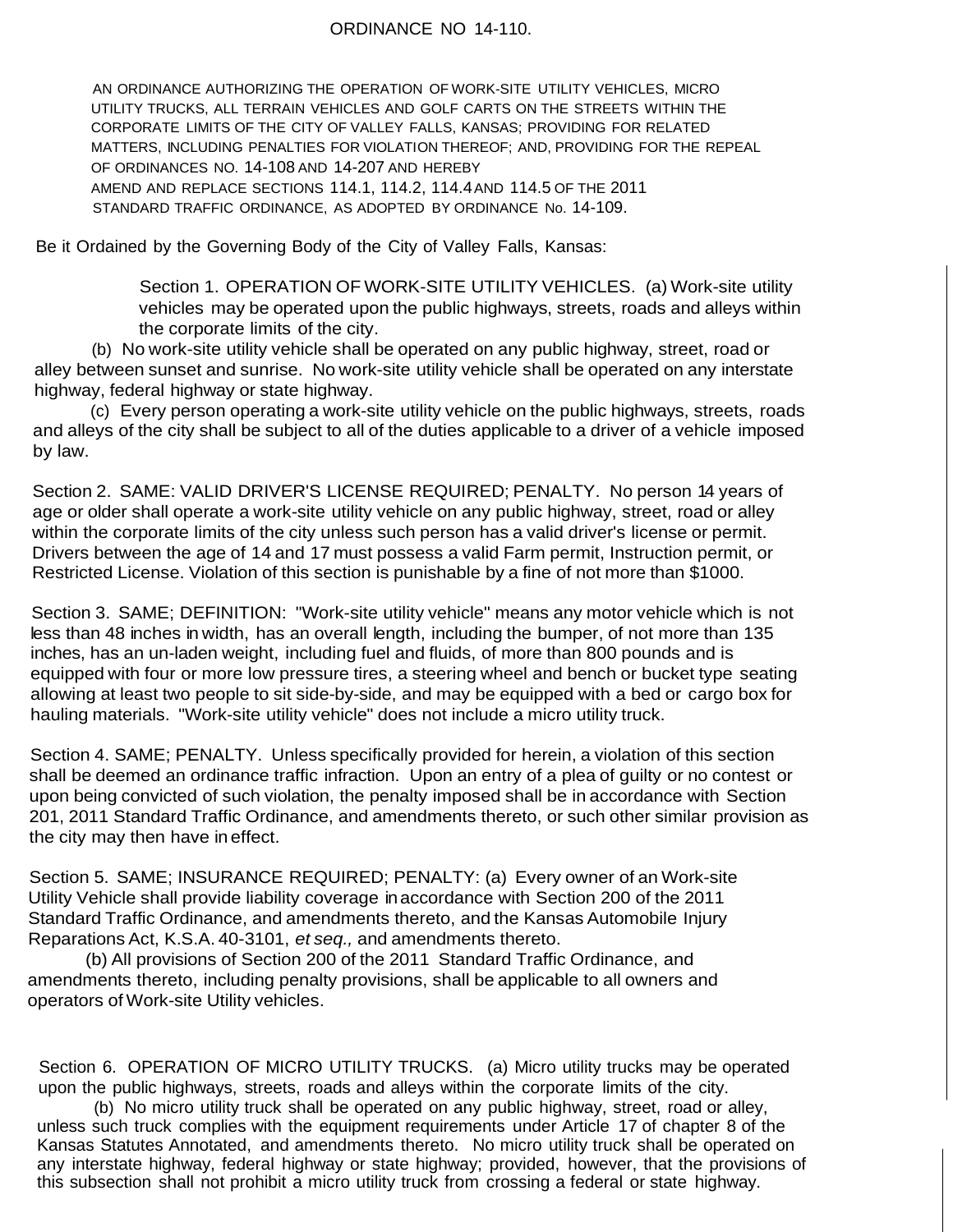(c) Every person operating a micro utility truck on the public highways, streets, roads and alleys of the city shall be subject to all of the duties applicable to a driver of a vehicle imposed by law.

Section 7. SAME: VALID DRIVER'S LICENSE REQUIRED; PENALTY. No person 14 years of age or older shall operate a micro utility vehicle on any public highway, street, road or alley within the corporate limits of the city unless such person has a valid driver's license or permit. Drivers between the age of 14 and 17 must possess a valid Farm permit, Instruction permit, or Restricted License. Violation of this section is punishable by a fine of not more than \$1000.

Section 8. SAME; DEFINITION: "Micro utility truck" means any motor vehicle which is not less than 48 inches in width, has an overall length, including the bumper, of not more than 160 inches, has an un-laden weight, including fuel and fluids, of more than 1,500 pounds, can exceed 40 miles per hour as originally manufactured and is manufactured with a metal cab. "Micro utility truck" does not include a work-site utility vehicle.

Section 9. SAME; PENALTY. Unless specifically provided for herein, a violation of this section shall be deemed an ordinance traffic infraction. Upon an entry of a plea of guilty or no contest or upon being convicted of such violation, the penalty imposed shall be inaccordance with Section 201, 2011 Standard Traffic Ordinance, and amendments thereto, or such other similar provision as the city may then have in effect.

Section 10. SAME; INSURANCE REQUIRED; PENALTY: (a} Every owner of an Micro-Utility vehicle shall provide liability coverage in accordance with Section 200 of the 2011 Standard Traffic Ordinance, and amendments thereto, and the Kansas Automobile Injury Reparations Act, K.S.A. 40-3101, el *seq.,* and amendments thereto.

(b) All provisions of Section 200 of the 2011 Standard Traffic Ordinance, and amendments thereto, including penalty provisions, shall be applicable to all owners and operators of Micro-Utility vehicles.

Section 11. OPERATION OF ALL-TERRAIN VEHICLES. (a) All-terrain vehicles may be operated upon the public highways, streets, roads and alleys within the corporate limits of the city; provided, however, that no all-terrain vehicle shall be operated on any interstate highway, federal highway or state highway.

(b). No all-terrain vehicle shall be operated on any public highway, street, road or alley between sunset and sunrise.

(c) Every person operating an all-terrain vehicle on the public highways, streets, roads and alleys of the city shall be subject to all of the duties applicable to a driver of a vehicle imposed by law.

(d) A person operating an all-terrain vehicle shall ride only upon the permanent and regular seat attached thereto, and such operator shall not carry any other person nor shall any other person ride on an all-terrain vehicle, unless such all-terrain vehicle is designed to carry more than one (1) person, in which event a passenger may ride upon the permanent and regular seat if designed for two (2) persons, or upon another seat firmly attached to the allterrain vehicle at the rear or side of the operator.

(e) A person shall ride upon an all-terrain vehicle only while sitting astride the seat, facing forward, with one leg on each side of the all-terrain vehicle.

(f) No person shall operate an all-terrain vehicle while carrying any package, bundle, or other article which prevents such person from keeping both hands on the handlebars.

(g) No operator shall carry any person, nor shall any person ride, in a position that will interfere with the operation or control of the all-terrain vehicle or the view of the operator.

Section 12. SAME: VALID DRIVER'S LICENSE REQUIRED; PENALTY. No person 14 years of age or older shall operate an all-terrain vehicle on any public highway, street, road or alley within the corporate limits of the city unless such person has a valid driver's license or permit. Drivers between the age of 14 and 17 must possess a valid Farm permit, Instruction permit, or Restricted License. Violation of this section is punishable by a fine of not more than \$1000.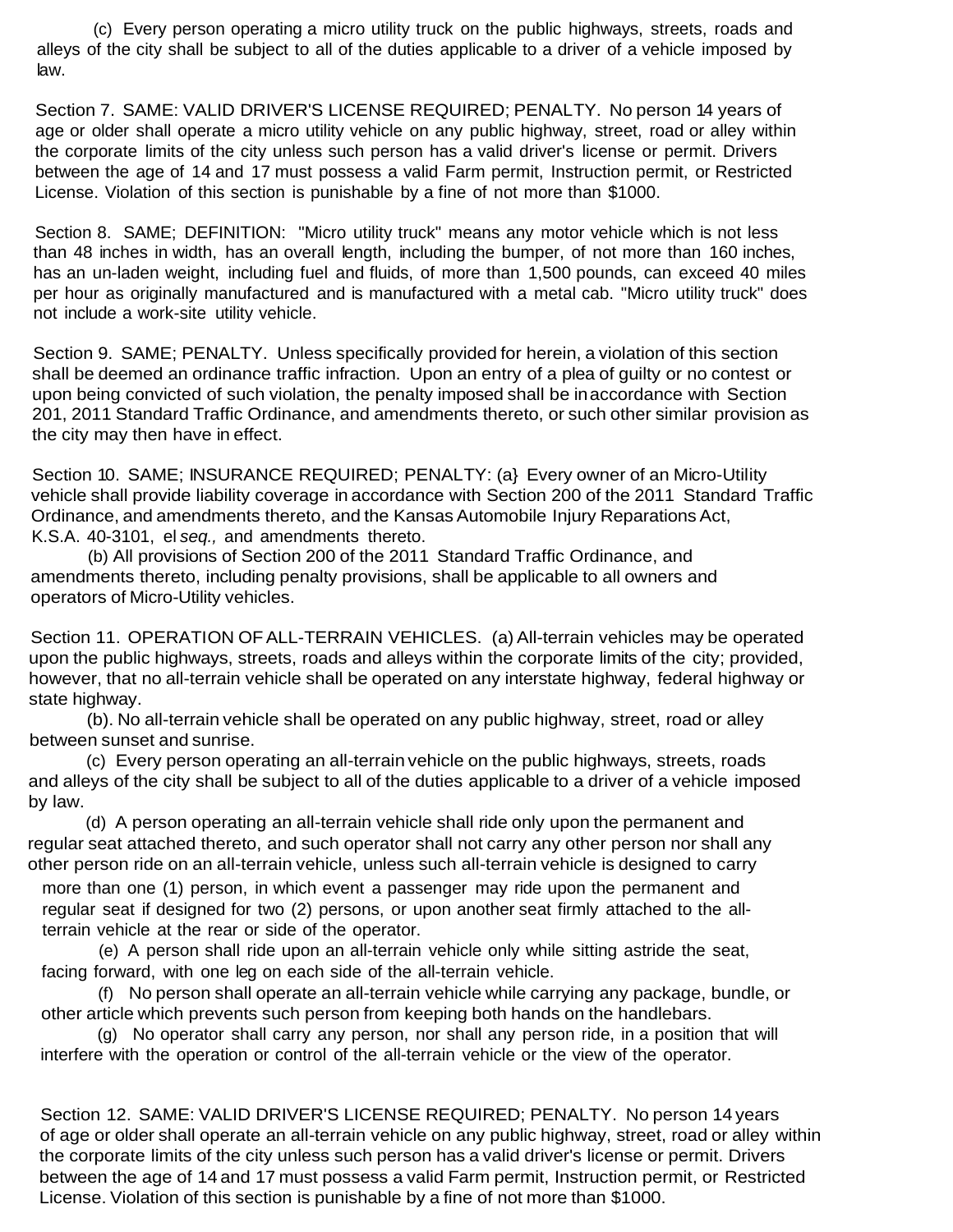Section 13. SAME; DEFINITION. "All-terrain vehicle" means any motorized non-highway vehicle 50 inches or less in width,. having a dry weight of 1,500 pounds or less, traveling on three or more non-highway tires, and having a seat to be straddled by the operator. As used in this subsection, "non-highway tire" means any pneumatic tire six inches or more in width, designed for use on wheels with rim diameter of 14 inches or less.

Section 14. SAME; ROADWAYS LANED FOR TRAFFIC. (a) All all-terrain vehicles are entitled to full use of a lane, and no motor vehicle shall be driven in such a manner as to deprive any allterrain vehicle of the full use of a lane. This subsection shall not apply to all-terrain vehicles operated two (2) abreast in a single lane.

(b) The operator of an all-terrain vehicle shall not overtake and pass in the same lane occupied by the vehicle being overtaken.

(c) No person shall operate an all-terrain vehicle between lanes of traffic or between adjacent lines or rows of vehicles.

(d) All-terrain vehicles hall not be operated more than two (2) abreast in a single lane.

(e) Subsections (b) and (c) shall not apply to police officers in the performance of their official duties.

> Section 15. SAME; CLINGING TO OTHER VEHICLES PROHIBITED. No person riding upon a all-terrain vehicle shall attach himself, herself or the all-terrain vehicle to any other vehicle on a roadway.

Section 16. SAME; OPERATION OFALL-TERRAIN VEHICLES; EQUIPMENT REQUIRED FOR OPERATORS AND RIDERS. (a) No person under the age of 18 years shall operate or ride upon an all-terrain vehicle unless wearing a helmet which complies with minimum guidelines established by the national highway traffic safety administration pursuant to the national traffic and motor vehicle safety act of 1966 for helmets designed for use by motorcyclists and other motor vehicle users.

(b) No person shall operate an all-terrain vehicle unless such person is wearing an eyeprotective device which shall consist of protective glasses, goggles or transparent face shields which are shatter proof and impact resistant, except when the all-terrain vehicle is equipped with a windscreen which has a minimum height of 10 inches measured from the center of the handlebars.

Section 17. SAME; PENALTIES. Unless specifically provided herein, a violation of any provision in sections 12 through 14 shall be deemed an ordinance traffic infraction. Upon an entry of a plea of guilty or no contest or upon being convicted of such violation, the penalty imposed shall be in accordance with Section 201, 2011 Standard Traffic Ordinance, and amendments thereto, or such other similar provision as the city may then have in effect.

Section 18.SAME; INSURANCE REQUIRED; PENALTY: (a) Every owner of an all-terrain vehicle shall provide liability coverage in accordance with Section 200 of the 2011 Standard Traffic Ordinance, and amendments thereto, and the Kansas Automobile Injury Reparations Act, K.S.A. 40-3101, el*seq.,* and amendments thereto.

(b) All provisions of Section 200 of the 2011 Standard Traffic Ordinance, and amendments thereto, including penalty provisions, shall be applicable to all owners and operators of all-terrain vehicles.

Section 19. OPERATION OF GOLF CARTS. (a) Golf carts may be operated upon the public highways, streets, roads and alleys within the corporate limits of the city; provided, however, that no golf cart may be operated upon any public highway, street, road and alley with a posted speed limit in excess of 30 miles per hour. No golf cart shall be operated on any interstate

.highway, federal highway or state highway; provided, however, that the provisions of this subsection shall not prohibit a golf cart from crossing a federal or state.highway or a street or ·. highway with a posted speed limit greater than 30 miles per hour.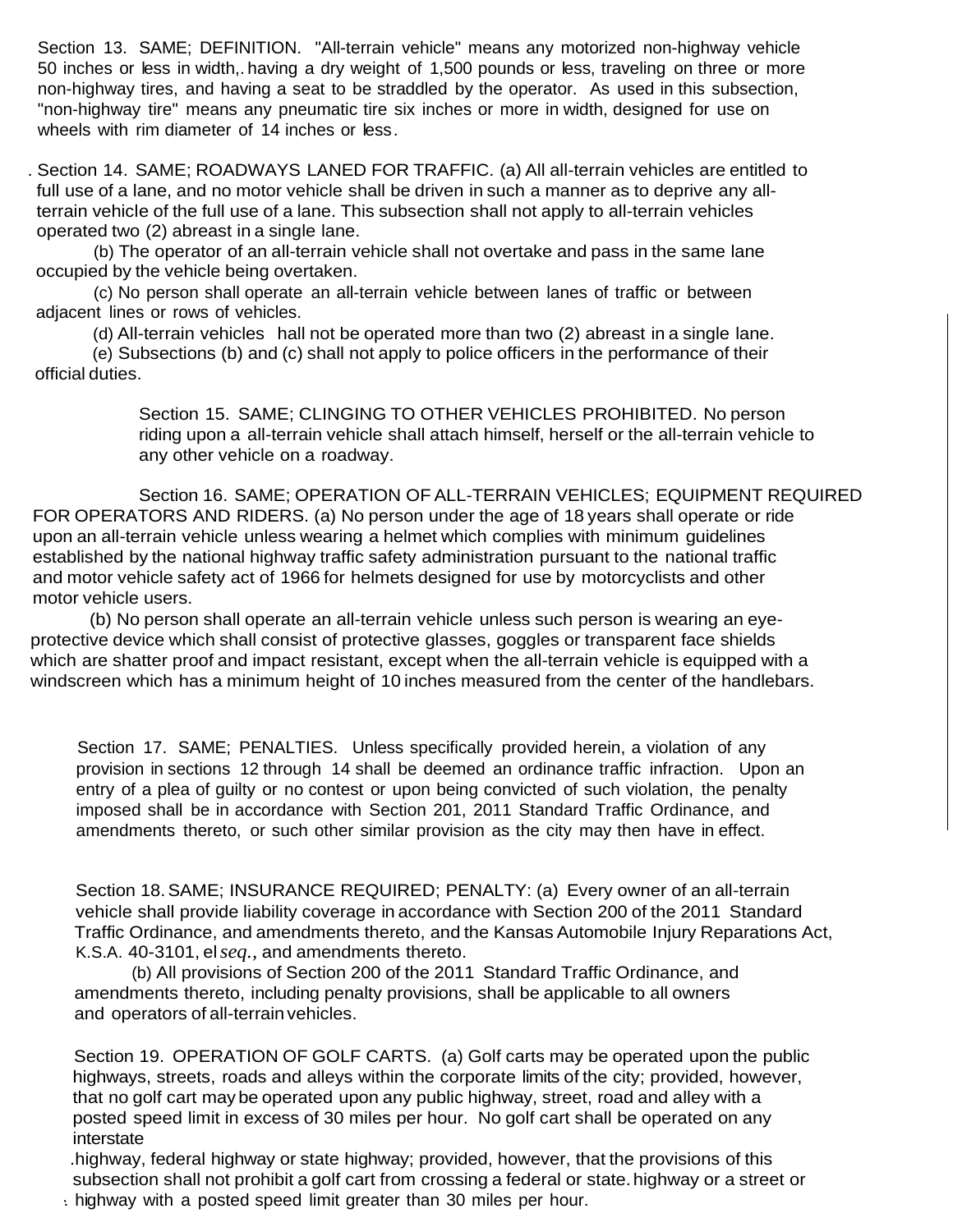(b) No.golf cart shall be operated on any public highway, street, road or alley between sunset and sunrise.

(c) Every person operating a golf cart on the public highways, streets, roads and alleys of the city shall be subject to all of the duties applicable to a driver of a vehicle imposed by law.

Section 20. SAME: VALID DRIVER'S LICENSE REQUIRED; PENALTY. No person 14 years of age or older shall operate a golf cart on any public highway, street, road or alley within the corporate limits of the city unless such person has a valid driver's license or permit. Drivers · between the. age of t4 and 17 must possess a valid Farm permit, Instruction permit, or Restricted License:Violation of this section is punishable by a fine *of* not more than \$1000.

Section 21: SAME; DEFINITION: "Golf cart" means a motor vehicle that has not less than three wheels in contact With the ground, an un-laden weight of not more than 1,800 pounds, is designed to be operated at not more than 25 miles per hour and is designed to carry not more than four persons, including the driver.

Section 22..SAME; PENALTY. Unless specifically provided herein, a violation of this section shall be deemed an ordinance traffic infraction. Upon an entry of a plea of guilty or no contest

. or upon being convicted of such violation, the penalty imposed shall be in accordance with Section 201, 2011 Standard Traffic Ordinance, and amendments thereto, or such other similar provision as the city may then have in effect.

Section 23. SAME; INSURANCE REQUIRED; PENALTY: (a) Every owner of an Golf Cart shall provide liability coverage in accordance with Section 200 of the 2011 Standard Traffic Ordinance, and amendments thereto, and the Kansas Automobile Injury Reparations Act, K.S.A. 40-3101, el*seq.,* and amendments thereto.

(b) All provisions of Section 200 of the 2011 Standard Traffic Ordinance, and amendments thereto, including penalty provisions, shall be applicable to all owners and operators of Golf Carts.

Section 24. REPEALER. Ordinance Numbers 14-108 and 14-207 of the Code of the City of Valley Falls, Kansas are hereby repealed. Sections 114.1, 114.2, 114.4 and 114.5 of the 2011 Standard Traffic Ordinance, as adopted in Ordinance No. 14,109 are hereby repealed and replaced with this ordinance.

Section 25. PUBLICATION; EFFECTIVE DATE: This ordinance shall be published one time in the official city newspaper, The Vindicator and shall take effect and be in force from and after . said publication.

Passed by the city council on this 19th day of October, 2011, and signed by the mayor.

id signed by the mayor.

ATTEST<sup>.</sup> MicCBickford

·. *,··:\_;*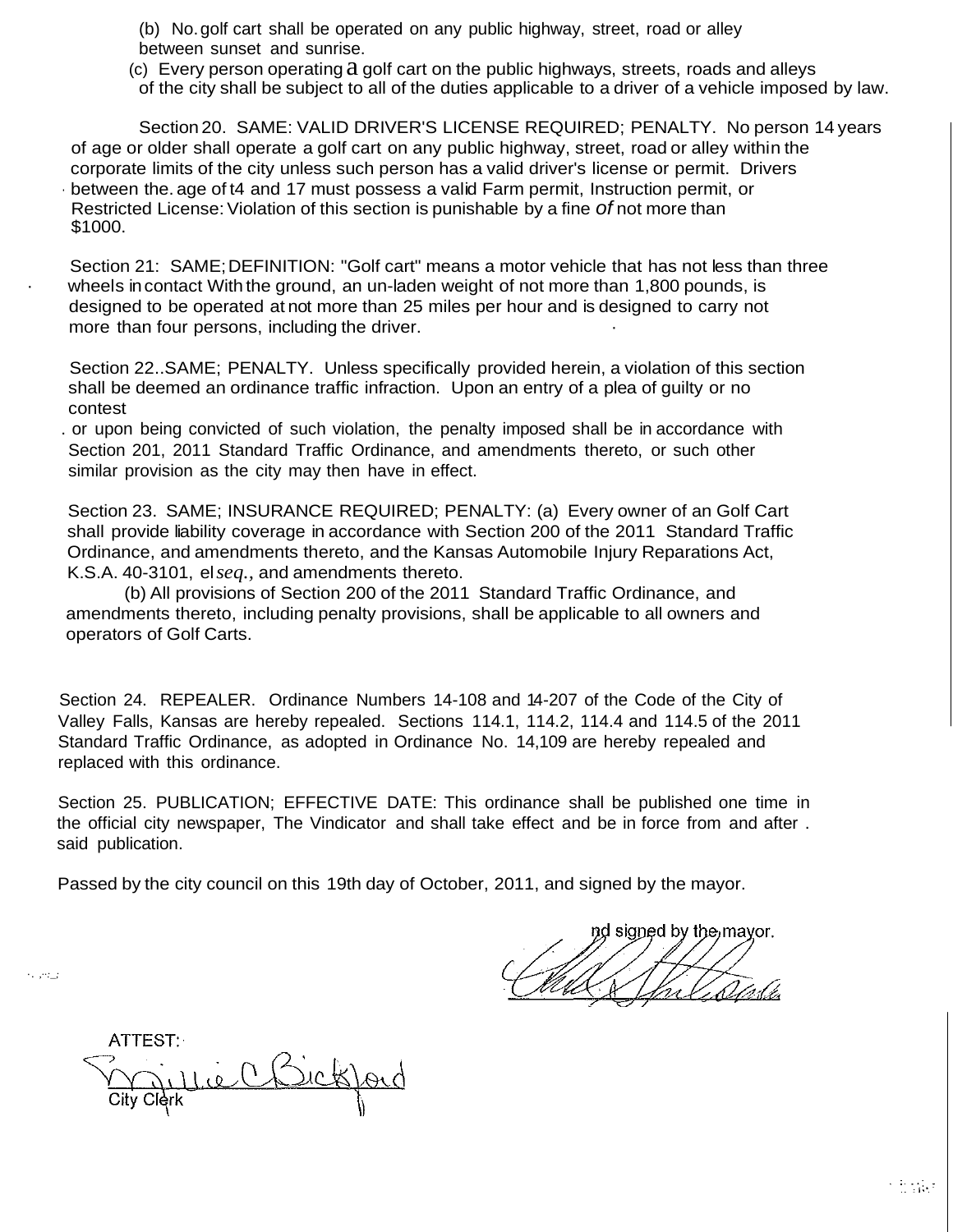## **ARTICLE 2. LOCAL TRAFFIC REGULATIONS**

14-201. TRAFFIC CONTROL DEVICES AND MARKINGS. The Standard Traffic Ordinance as adopted is hereby modified by adding thereto the following: The governing body may, by resolution, establish and fix the location of such traffic control devices as may be deemed necessary to guide and warn traffic under the provisions of this chapter, other traffic ordinances and the state laws. The city shall place and maintain such traffic control signs, signals and devices when and as may be required by the authority of the governing body to make effective the provisions of this chapter and other ordinances for the regulation of traffic. Any official traffic control device placed pursuant to this section shall be marked and labeled on a map of the City of Valley Falls for the purpose of displaying all such traffic control devices and shall be filed with the city clerk to be open to inspection and available to the public at all reasonable hours of business. (Code 2006)

14-202. SCHOOL ZONE. (a) The speed limit on Phoebe Street in the city shall be as follows:

> (1) Beginning at the west city limit and extending east for 0.20 mile to 35 feet west centerline of Mulberry Street at 30 mph.

> (2) From 35 feet west of Mulberry Street, thence east again for 0.50 mile to the east city limit at 30 mph.

A school lane shall be located on the crossing of Phoebe Street as follows:

At the intersection of Walnut and Phoebe Streets. The crossing shall be marked at 20mph during the hours of 8:15 a.m. to 9:05 am., 11:30 a.m. to 1:05 p.m., and 3:30 p.m. to 4:15 p.m.

The school lane speed zone shall be established 500 feet through the school lane at Walnut Street and shall begin 285 feet west of Walnut Street and extend east for 500 feet.

(b) It is deemed necessary by the governing body of the city that one-way driving and parking be established around the public schools of the city: Going south on Elm Street between Caroline and Katherine Street; going north on Oak Street between Katherine and Caroline Street; and going west on the street between Oak and Elm on Caroline Street.

Parking on Elm Street shall be on the right hand side only during school hour; and on Oak Street, parking shall be on the right hand side only during school hours; and on Caroline Street there shall be no parking on the north side of the street during school hours.

(Code 1983)

14-203. PARKING RESTRICTIONS. (a) Vehicles shall be parked on Broadway between the Depot and Oak Streets at an angle of 45 degrees with the right front wheel touching the curb. All parking of trucks exceeding the size of one ton is prohibited. Parking in front of the theater or within 10 feet of any fire hydrant and center parking is prohibited and double parking is prohibited except for the loading and unloading of supplies and then not longer than five minutes.

> In the block north of Broadway on Walnut Street, cars shall park at an angle on the east side of the street and parallel on the west side. In the block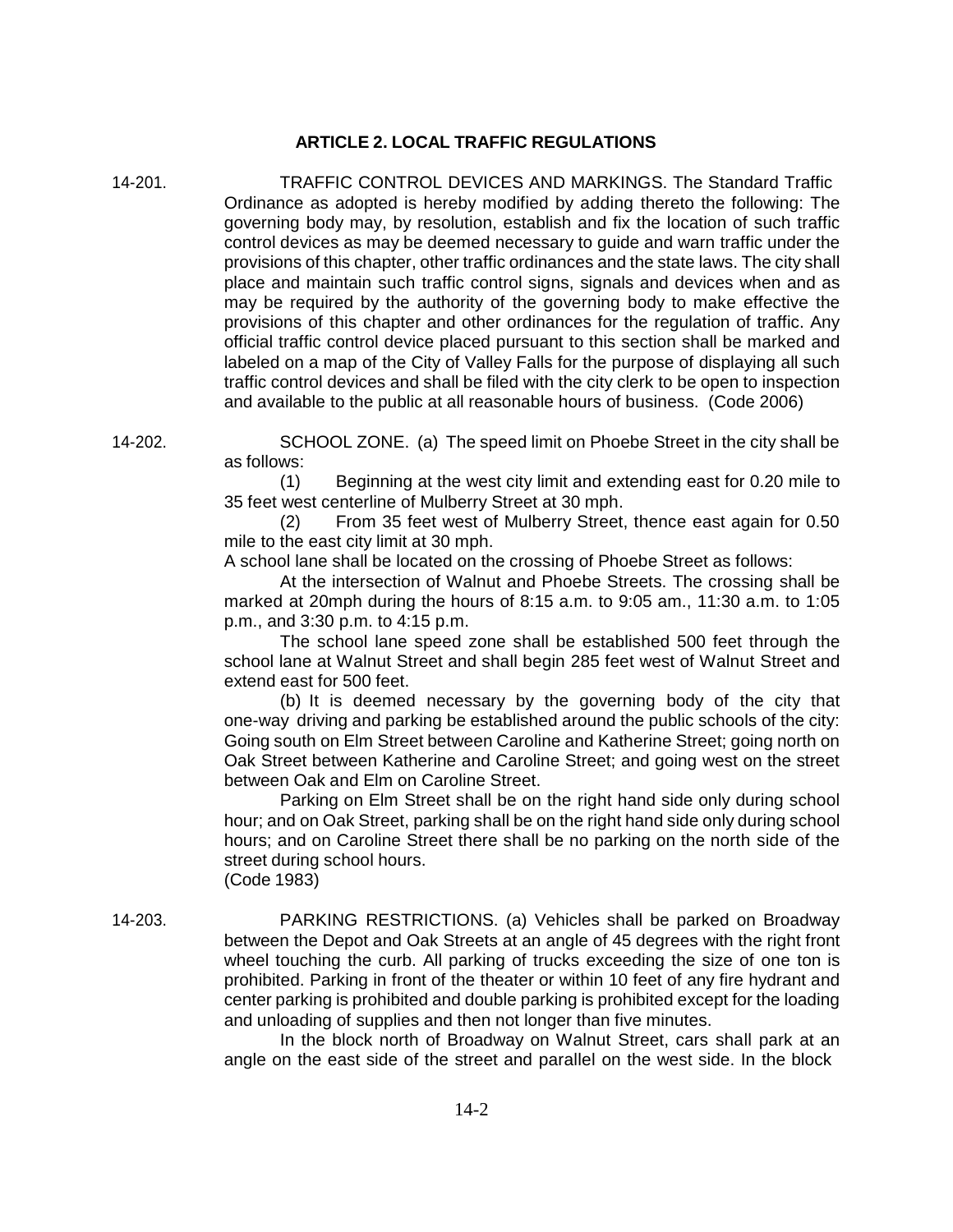south of Broadway on Walnut, parking is prohibited except parallel parking on the west side south of the first station. In the block north of Broadway on Sycamore, angle parking is allowed on the east side of the street and parallel parking on the west side of the street. In the block south of Broadway on Sycamore, angle parking is allowed on the west side of the street and on the east side of street to the alley, and parallel to the corner. Parallel parking is allowed on all streets in the rest of the city with the right hand side of the car to the curb as close as possible.

No parking is allowed overnight on Broadway between Maple and Oak Streets.

No truck parking is allowed on any street for over one hour when it creates a safety hazard.

No parking will be allowed on the South side of Francis Street from Walnut Street to the alley (approximately 170 feet west of Walnut Street).

The governing body can by resolution prescribe no parking zones within the city when it is considered necessary in the interest of safety, and the zone shall be clearly marked.

(b) All automobiles parked on Broadway Street between Maple Street and Oak Street, shall, when leaving, be backed far enough to allow the driver to go ahead in the same direction as he or she was going before parking.

(c) Vehicles may, for the purpose of loading and unloading, delivery or loading for delivery, be backed parallel with the curb, lông enough only to so load or unload in no case more than 15 minutes.

(d) It shall be unlawful to park any vehicle on the streets of this city within 10 feet of any intersection.

(Ord. 14-214, Sec. 1; Code 2006)

- 14-204. TRUCK PARKING PROHIBITED. Whenever authorized signs are erected giving notice thereof, no person shall park any truck at any time upon that portion of the streets so posted or signed for No Truck Parking, excepting that vehicles used for the transportation of merchandise or materials may stand or be parked at the curb to take on or discharge loads on any street so marked. For purposes of this section, truck shall be defined as every motor vehicle designed, used, or maintained primarily for the transportation of property. (Code 1983)
- 14-205. RESTRICTING THE PARKING OF CERTAIN TRUCKS AND TRAILERS. (a) Any person desiring to park a truck tractor or trailer on the streets for a period in excess of four hours must show good cause to the governing body of the city and obtain a written permit for the parking from the city clerk.

(b) No truck tractor or trailer may be parked on the street or within 300 feet of any residence and leave the motor, either truck or refrigeration, running to create a nuisance to residents in the area. (Ord. 14-208, Secs. 2:3; Code 2006)

14-206. TRAILER PARKING. (a) Except as provided in ChapterS of this code, it shall be unlawful for any person to park any trailer on any street, alley, highway, or other public place, or any tractor of land, whether owned by the person himself, herself or by others, within the city limits.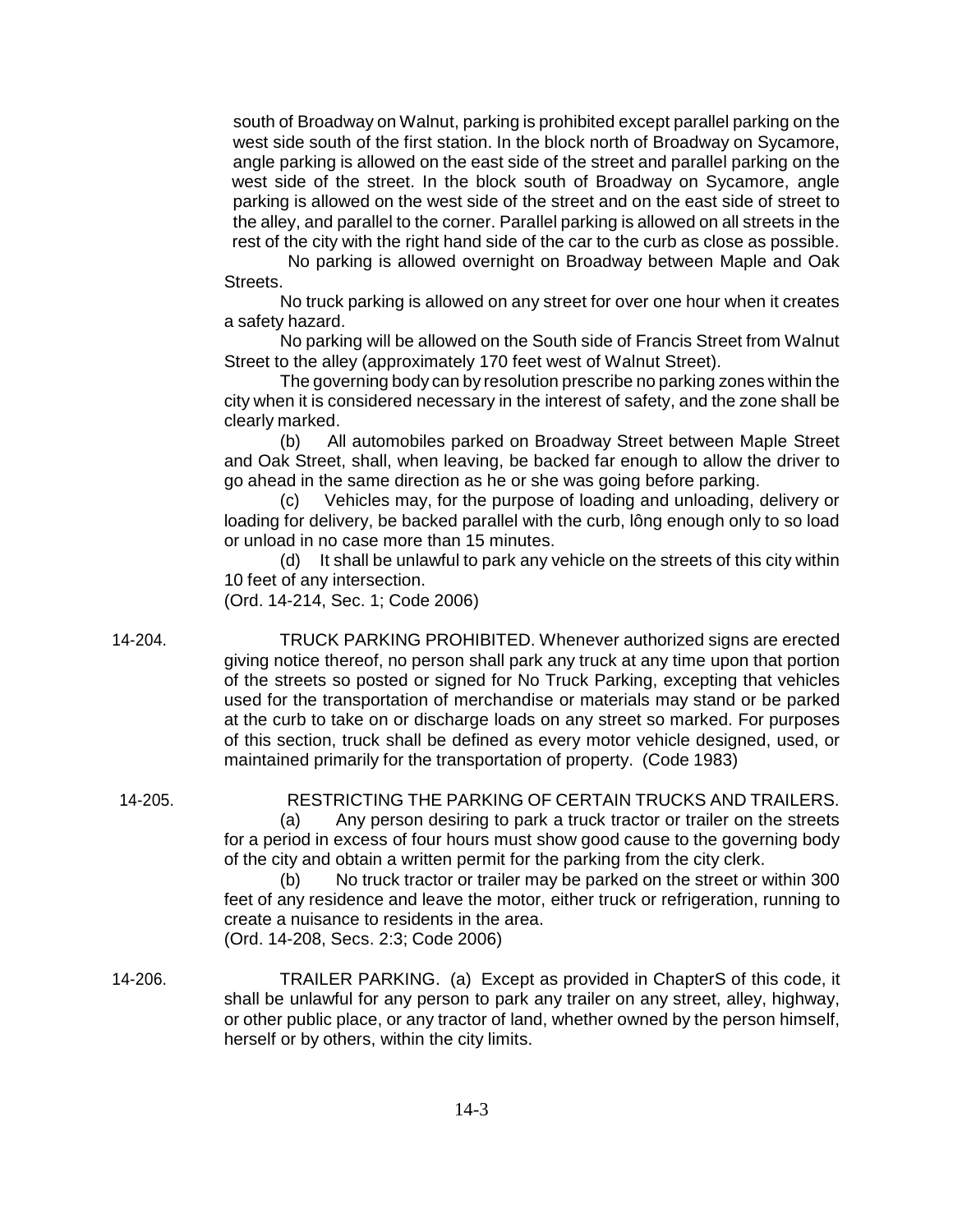(b) No person shall park or occupy any trailer outside a duly authorized trailer camp or trailer lot, unless the trailer complies with all of the regulations that apply to a permanent dwelling in the same area. No trailer shall be permitted to be parked within 40 feet of the dwelling house of any person, unless the owner thereof shall give his or her consent in writing to permit such parking.

(c) Emergency or temporary stopping or parking shall be done only in accordance with the traffic regulations and other ordinances of the city and as the same may be permitted or authorized by the chief of police. (Code 1983)

14-207. ATVS, DIRT BIKES, POCKET BIKES (MINIS) AND GO-CARTS. (a) Section 114.1(a) of the Standard Traffic Ordinance is hereby changed to read as follows: It is hereby declared to be a violation of the ordinances of this city to operate an all-terrain vehicle, a dirt bike, a pocket bike (mini), or a go-cart on the streets of the city unless the vehicle is registered with the State of Kansas, tagged, motor vehicle liability insurance coverage, and equipped with lights as required by law.

> (b) A violation of this ordinance shall be considered to be a misdemeanor and prosecuted according to the ordinances of the City. (Ord. 13-208, Sec. 1; Ord. 13-208(a), Secs. 1:2; Code 2006)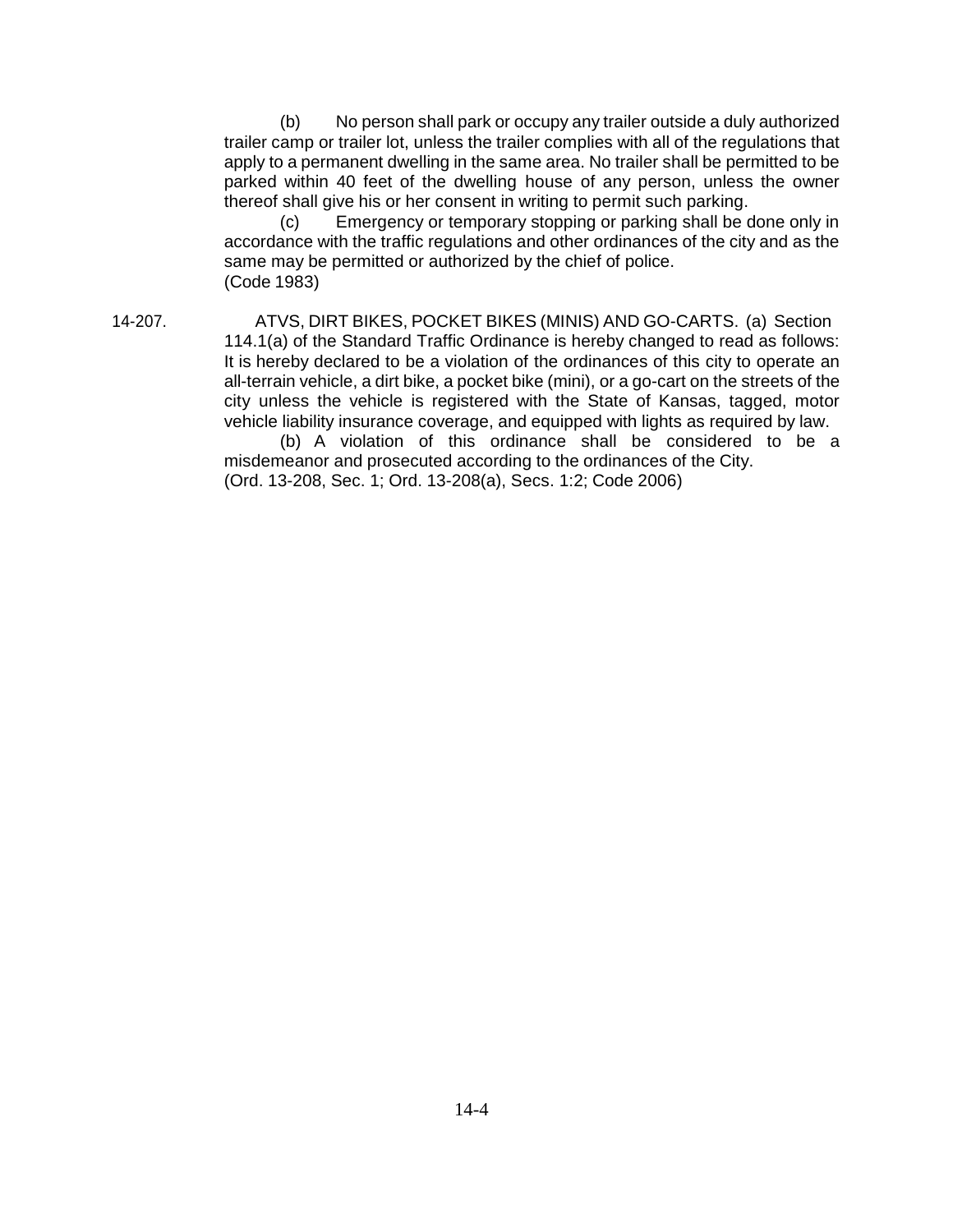#### **ORDINANCE NO. 14-203.1**

#### **BE IT ORDAINED BY THE GOVERNING BODY OF THE CITY OF VALLEY FALLS, KANSAS:**

**SECTION 1. PARKING RESTRICTIONS.** (a) Vehicles shall be parked on Broadway Street between Maple Street and Oak Street at an angle of 45 degrees with the right front wheel touching the curb. All parking of trucks exceeding the size of one ton is prohibited. Parking within 10 feet of any fire hydrant and center parking is prohibited and double parking is prohibited except for the loading and unloading of supplies and then not longer than five minutes.

Parallel parking is allowed on all streets in the rest of the city with the right hand side of the car to the curb as close as possible.

No truck parking will be allowed on the South side of Francis Street from Walnut Street to the alley (approximately 170 feet west of Walnut Street).

The Governing Body can by resolution prescribe no parking zones within the city when it is considered necessary in the interest of safety, and the zone shall be clearly marked.

(b) All automobiles parked on Broadway Street between Maple Street and Oak Street, shall, when leaving, be backed far enough to allow the driver to go ahead in the same direction as he she was going before parking.

(c) Vehicles may, for the purpose of loading and unloading, delivery or loading for delivery, be backed parallel with the curb, long enough only to so load or unload in no case more than 15 minutes.

(d) It shall be unlawful to park any vehicle on the streets of this city within 10 feet of any intersection.

**SECTION 2. REPEAL.** Ordinance No. 14-203 is repealed.

**SECTION 3. EFFECTIVE DATE.** This ordinance shall take effect and be in force after it publication in the Valley Falls Vindicator, the official city newspaper of the City of Valley Falls, Jefferson County, Kansas.

**PASSED BY THE CITY COUNCIL THE 16TH DAY OF APRIL, 2008**

**APPROVED BY THE MAYOR THIS 16TH DAY OF APRIL, 2008.**

**ATTEST: \_\_\_\_\_\_\_\_\_\_\_\_\_\_\_\_\_\_\_\_\_\_\_\_**

**SUSAN GREY MAYOR**

**DENISE STREETER CITY CLERK**

**\_\_\_\_\_\_\_\_\_\_\_\_\_\_\_\_\_\_\_\_\_\_\_\_**

*{Cit*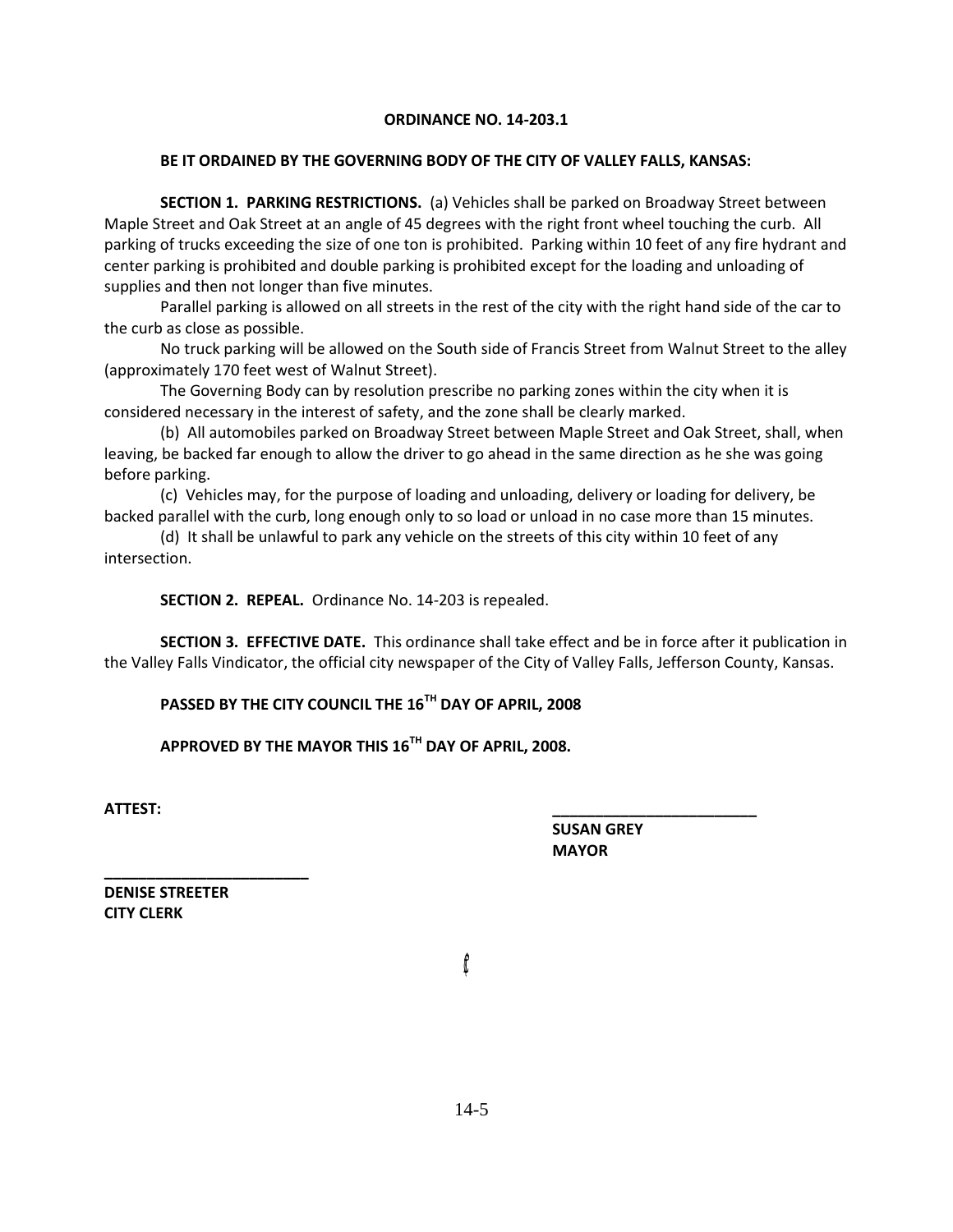# VALLEY FALLS

Incorporated May 17, 1869

## ORDINANCE NO. 14-208

## AN ORDINANCE RELATING TO THE PARKING OF VEHICLES ON WALNUT STREET BETWEEN 11th STREET AND 12TH STREET IN THE CITY OFVALLEYFALLS, KANSAS

BE IT ORDAINED by the Governing Body of the City of Valley Falls, Kansas.

 $12<sup>1</sup>$  Street North 100 feet for the purpose of a Fire Lane. SECTION 1. No Parking will be allowed on the East Side of Walnut Street from

SECTION 2. PENALTIES: The penalties for violation of this ordinance are pursuant to the Standard Traffic Ordinances for Kansas Cities.

This ordinance shall take effect and be in force from and after the publication of this ordinance in the Official City Newspaper.

Passed by the Governing Body of the City of Valley Falls, Kansas this 3rdd day of April, 2006.

ATTEST:

Robert H. Zieg Mayor

ineken  $\mathrm{Tr}\mathbf{v}$   $\mathcal{O}$ lerk

CITY OFFICE 421-B Mary Street • Valley Falls, Kansas 66088-1200 Phone 785-945-6612 • Fax 785-945-3341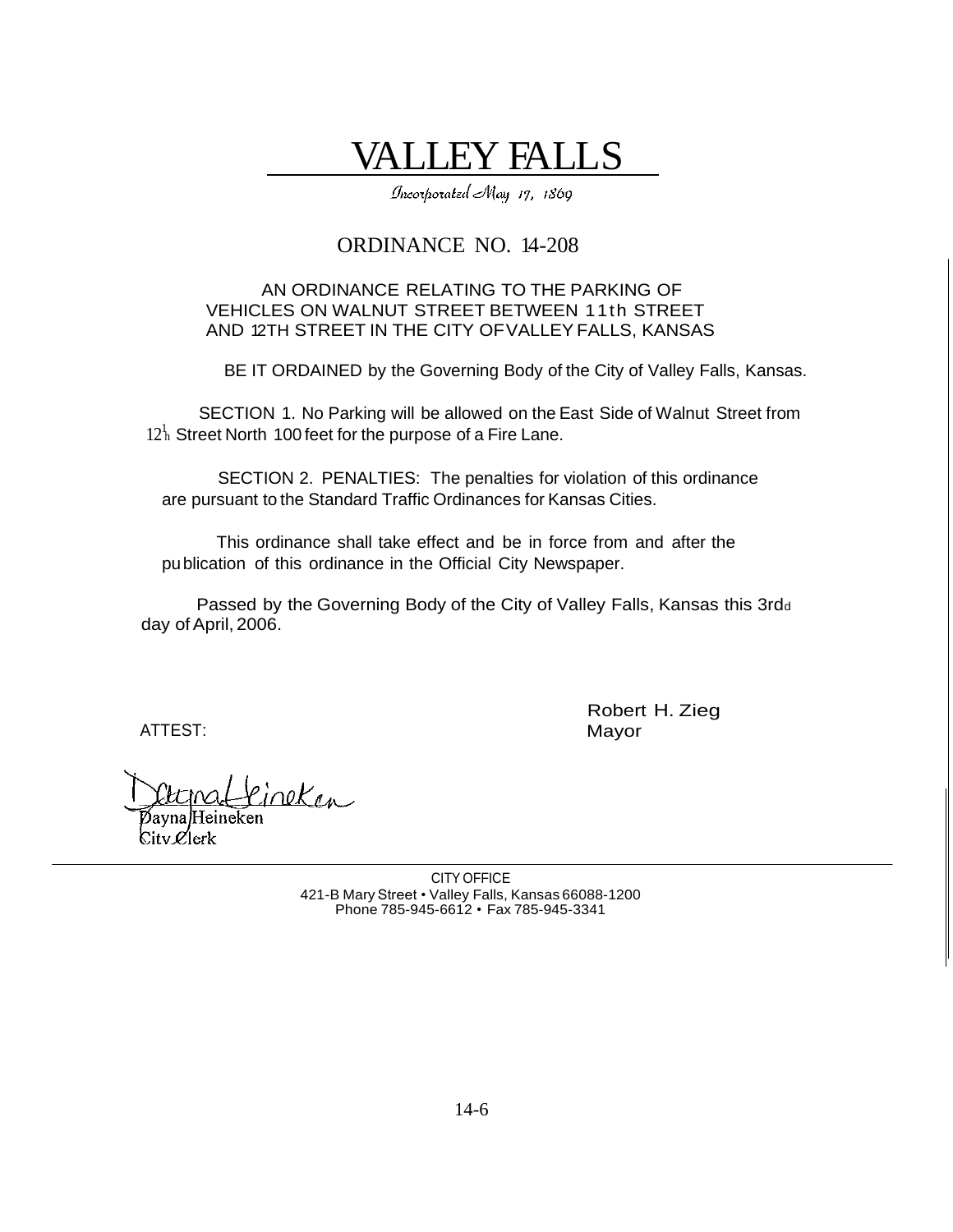## **ORDINANCE No. 14-209**

## **AN ORDINANCE RELATING TO PARKING OF VEHICLES UPON STREETS DESIGNATED AS EMERGENCY SNOW ROUTES WHEN SNOW REMOVAL OPERATIONS ARE NECESSARY.**

## **BE IT ORDAINED BY THE MAYOR AND CITY COUNCIL OFTHE CITY OFVALLEY FALLS, KANSAS, AS FOLLOWS:**

**Section 1. Findings of the Governing Body.** The Governing Body finds that parking of vehicles on certain streets covered by a heavy accu mulation of snow is a matter affecting the health, safety, and welfare of the citizens of Valley Falls for the reason that parked and stalled vehicles impede snow removal operations and cause .serious traffic congestion and hazard.

**Section 2. Declaration of Traffic Emergency.** Whenever snow has accumulated or there is a possibility that snow will accumulate to one (l") inch or more

> in depth and snow removal operations will be required this ordinance shall take effect and until such traffic emergency is terminated it shall be unlawful between the hours of 12:00 a.m. and 7:00 a.m. to park a vehicle on any street designated as an emergency snow route as defined in Section 5 of this ordinance.

**Section 3. Termination of Traffic Eme1·gency.** Upon the removal of the snow from the streets the parking emergency shall be tenninated.

**Section 4. Removal of Parked Vehicles.** All vehicles parked on emergency snow routes must be removed with the enactment of a traffic emergency. All stranded or abandoned vehicles imped ing snow removal operations or causing traffic congestion may be removed or caused to be removed by law enforcement to the nearest garage or other place of safety. The vehicle may not be recovered until the towing and storage are paid by the owner of the vehicle.

**Section 5. Emergency Snow Routes; Establishment; Signs.** Upon the enactment of the Emergency Snow Ordinance, the street listed in this section shall be designated and marked with "Emergency Snow Route" signs. These signs shall be posted on the right hand side of the driving lane at intervals not to exceed one (!) block. The emergency snow route is Broadway Street from Maple Street to Oak Street. Appropriate signs shall be installed along each of said streets designated emergency snow routes.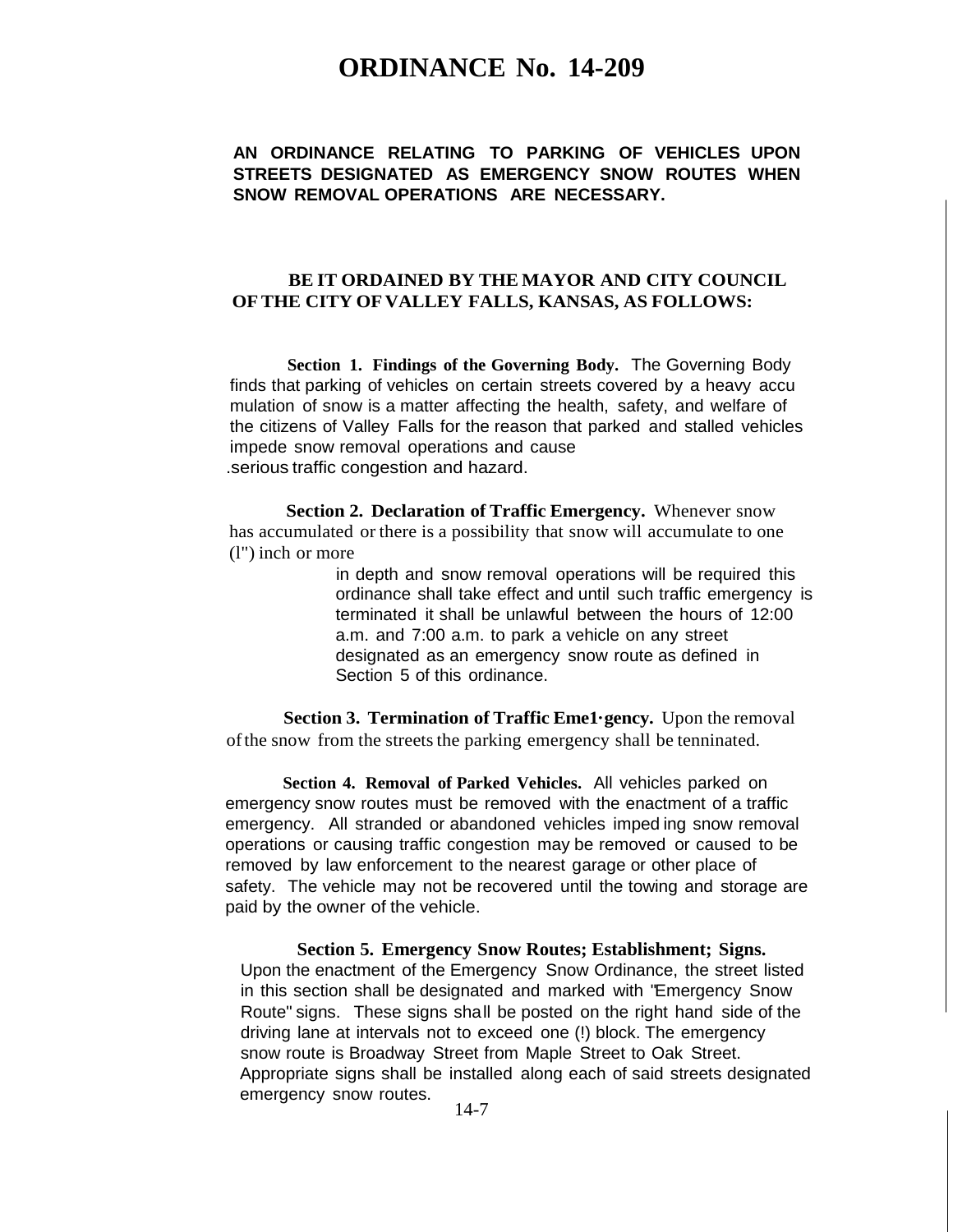**Section 6. Penalty.** Any operator of a vehicle who shall violate the provisions of this ordinance shall, upon conviction thereof, be guilty of a traffic infraction and fined an amount not to exceed One Hundred Dollars (\$100.00) plus courts costs.

**Section 7. Effective Date.** This ordinance shall take affect and shall be in full force and effect after its publication in The Valley Falls Vindicator, the official city newspaper.

**Passed by the Governing Body of the City of Valley Falls, Kansas, and approved by the Mayor, this 5th day of March, 2008.**

usan Jerey Susan Grey Mayor

Attest:

Denise Streeter City Clerk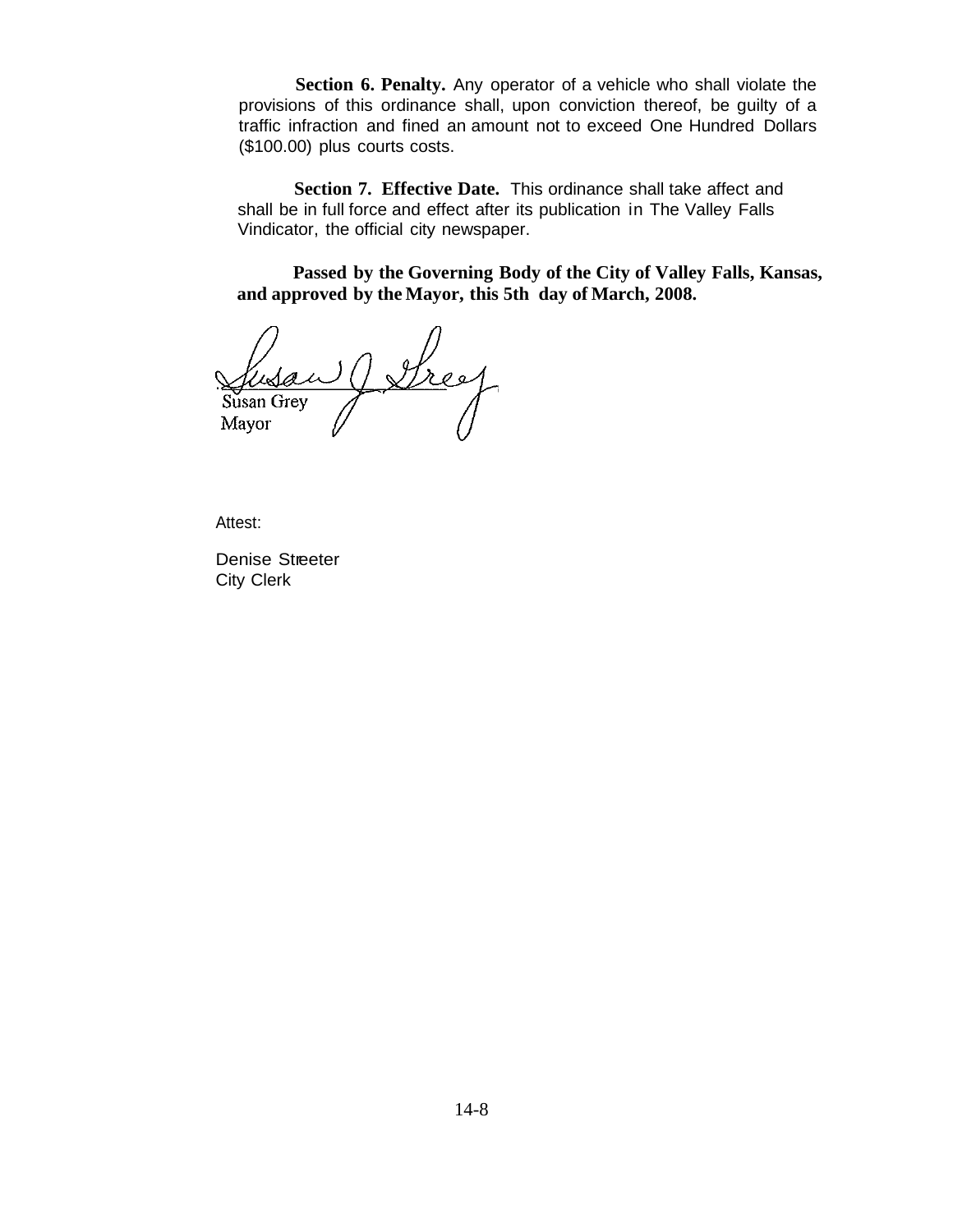## **ORDINANCE NO. 14-210**

## **AN ORDINANCE RELATING TO THE TRAFFIC AND PARKING OF VEHICLES ON ELM STREET BETWEEN FRANCIS (7TH) STREET AND CATHERINE (8TH) STREET, LOCATED BETWEEN BLOCK 65 AND BLOCK 66 IN THE CITY OF VALLEY FALLS, KANSAS.**

**BE IT ORDAINED** by the Governing Body of the City of Valley Falls, Kansas:

**SECTION 1**. THAT Elm Street between Francis  $(7<sup>th</sup>)$  Street and Catherine  $(8<sup>th</sup>)$  Street be a two way driving street.

**SECTION 2.** No parking will be allowed on the west side of Elm Street between Francis  $(7<sup>th</sup>)$  Street and Catherine  $(8<sup>th</sup>)$  Street.

**SECTION 3.** That the intersection at Catherine (8<sup>th</sup>) and Elm Streets be established as a 4-way stop intersection in the City of Valley Falls, Kansas.

**SECTION 4**. This ordinance shall become effective after passage and publication in the Valley Falls Vindicator.

**PASSED AND APPROVED by the Governing Body of the City of Valley Falls, Kansas, this 4th day of March, 2009.**

\_\_\_\_\_\_\_\_\_\_\_\_\_\_\_\_\_\_\_\_\_\_\_\_\_

Susan Grey Mayor

ATTEST:

Millie C. Bickford City Clerk

\_\_\_\_\_\_\_\_\_\_\_\_\_\_\_\_\_\_\_\_\_\_\_\_\_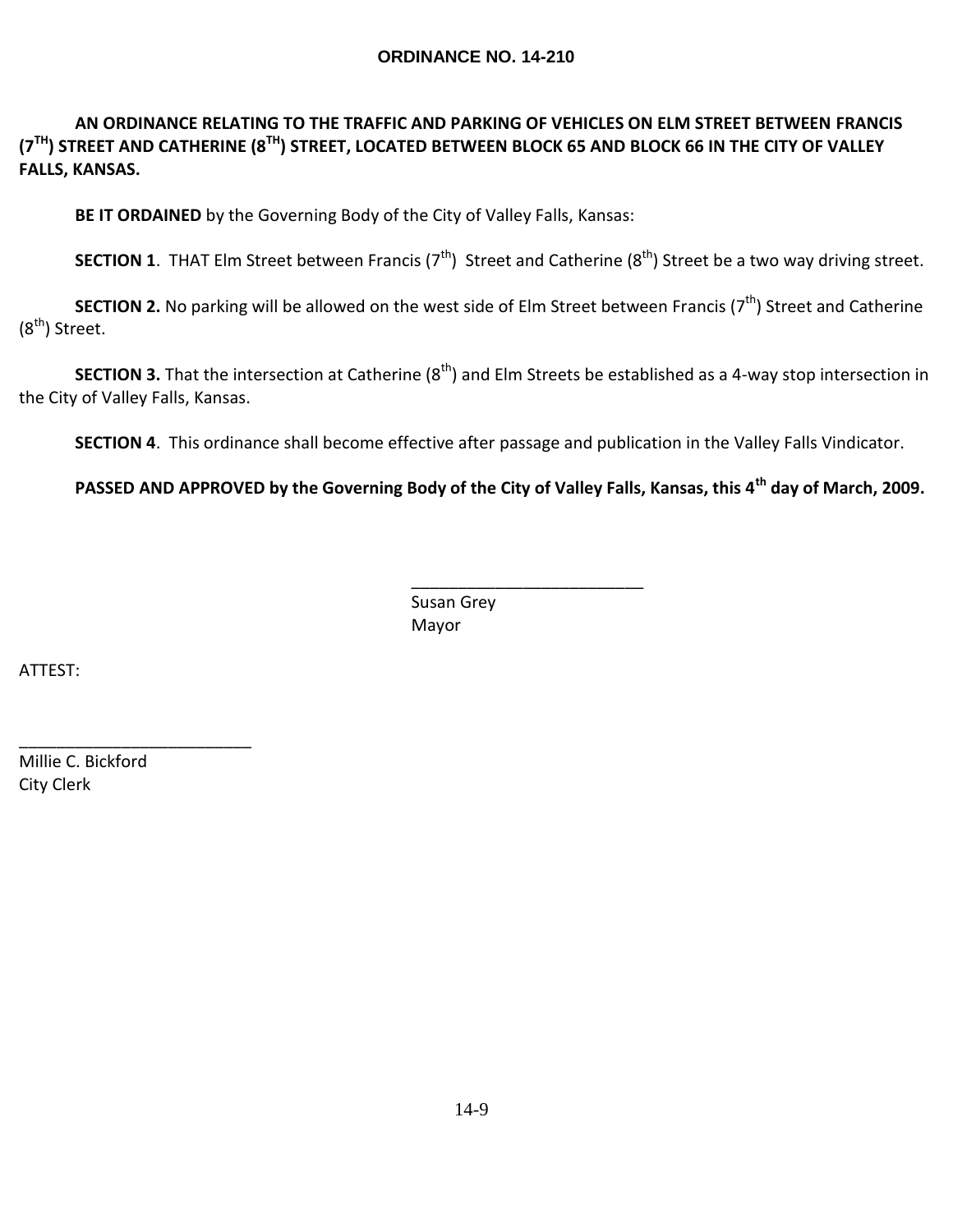## **ORDINANCE NO. 14-211**

## **AN ORDINANCE RELATING TO THE PARKING OF VEHICLES ON BROADWAY STREET BETWEEN MAPLE STREET AND SYCAMORE STREET IN THE CITY OF VALLEY FALLS, KANSAS.**

**BE IT ORDAINED** by the Governing Body of the City of Valley Falls, Kansas:

**SECTION 1**. Two parking stalls on the North side of Broadway between Maple Street and Sycamore Street located at 320 Broadway will be designated as 30-minute parking stalls between the hours of 9:00 A.M. and 6:00 P.M.

**SECTION 2**. PENALTIES: The penalties for violation of this ordinance are pursuant to the Standard Traffic Ordinance for Kansas Cities.

**SECTION 3.** This ordinance shall take effect and be in force from and after publication of this ordinance in the Official City Newspaper.

Passed by the Governing Body of the City of Valley Falls, Kansas, this  $16<sup>th</sup>$  day of June, 2010.

Charles Stutesman, Mayor

ATTEST:

Millie C. Bickford, City Clerk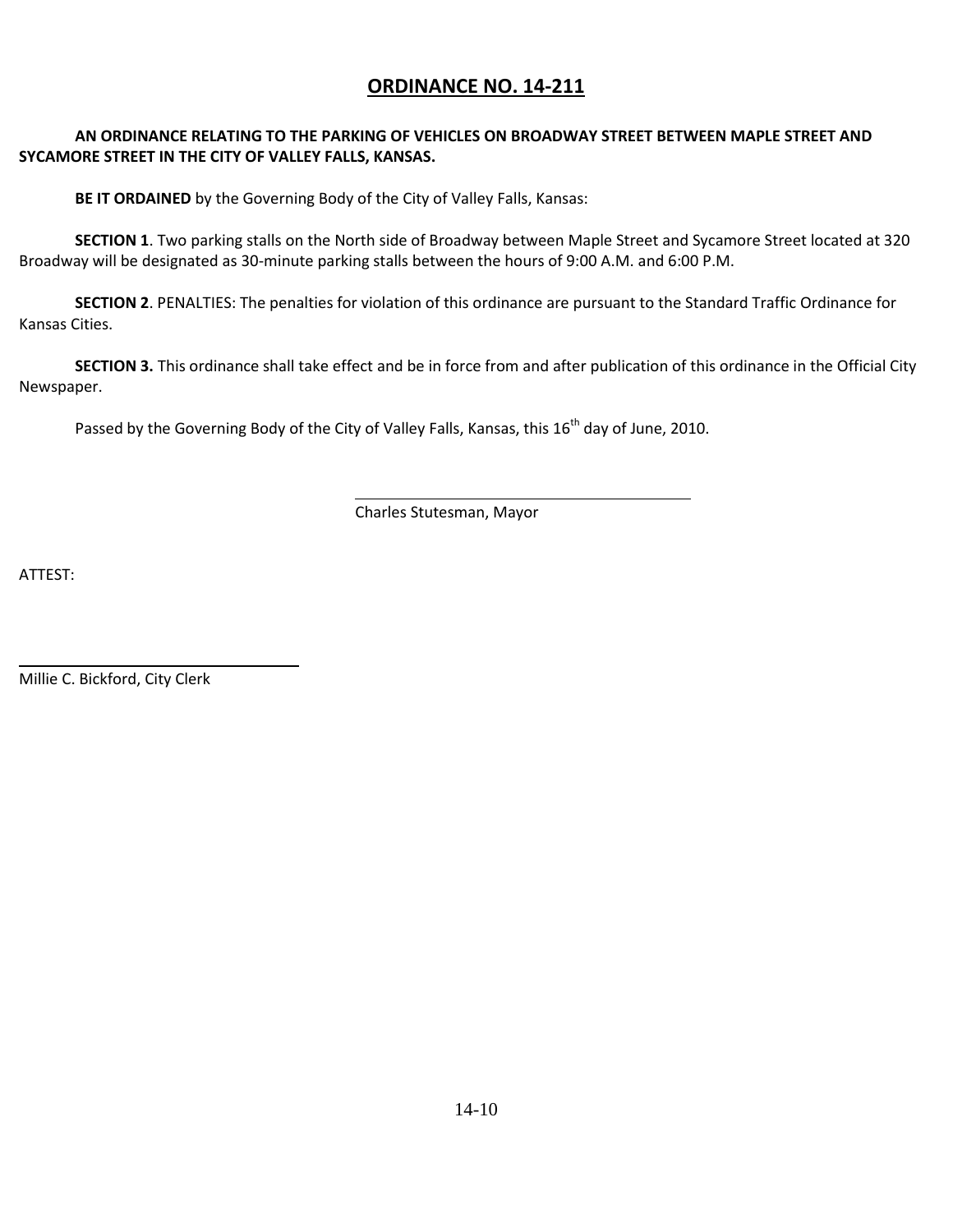*City of* VALLEYFALLS

*Incorporated :May 17, 186.9*

#### ORDINANCE NO. 14-212

#### **AN ORDINANCE REGULATING TRAFFIC WITHIN THE CORPORATE LIMITS OF THE CITY OF VALLEY FALLS, KANSAS, ESTABLISHING A SPEED LIMIT ALONG A PORTION OF SYCAMORE STREET IN VALLEY FALLS.**

BE ORDAINED BY THE GOVERNING BODY OF THE CITY OF VALLEY FALLS, KANSAS:

SECTION 1. ESTABLISHING A MAXIMUM SPEED LIMIT. The maximum speed limit on Sycamore Street fron1 the intersection of Broadway to the intersection of Catherine Street \Viii be posted at 20 miles per hour for both north and south traffic.

SECTION 2. ADDITION TO STANDARD TRAFFIC ORDINANCE. The 20 miles per hour speed limit is a variance front the Standard Traffic Ordinance and shall serve as an addition to the STO adopting ordinance 14-109 previously adopted by the City Council of Valley Falls. Kansas.

SECTION 3. PENALTY FOR SCHEDULED FINES. The fines for violation of an ordinance traffic infraction or any other traffic offense for which the Municipal Judge establishes a fine in a fine schedule shall not be less than \$15.00 nor more than \$2500.00. A person tried and convicted for violation of any ordinance traffic infraction or other traffic offense for which a fine has been established in a schedule of fines shall pay a fine fixed by the court not to exceed \$2500.00.

**SECTION 5. EFFECTIVE DATE.** This ordinance shall take effect and be in force fron1 and after its publication in the Valley Falls Vindicator, the official City paper of the City of Valley Falls, Jefferson County, Kansas.

#### **PASSED BY THE CITY COUNCIL TIDS 18th DAY OF APRIL, 2012.**

## **SIGNED BY THE MAYOR TIDS 18th DAY OF APRIL, 2012**

 Charles Stutesman MAYOR

**ATTEST:** 

Millie Ç. Bickford **CITY CLERK** 

> CITY OFFICE 421-BMARYSTREET-VALLEYFALLS,KANSAS66088- 1200 PHONE785-945-6612 -FAX785-945-3341 [vfcity@qiantcomm.net](mailto:vfcity@qiantcomm.net)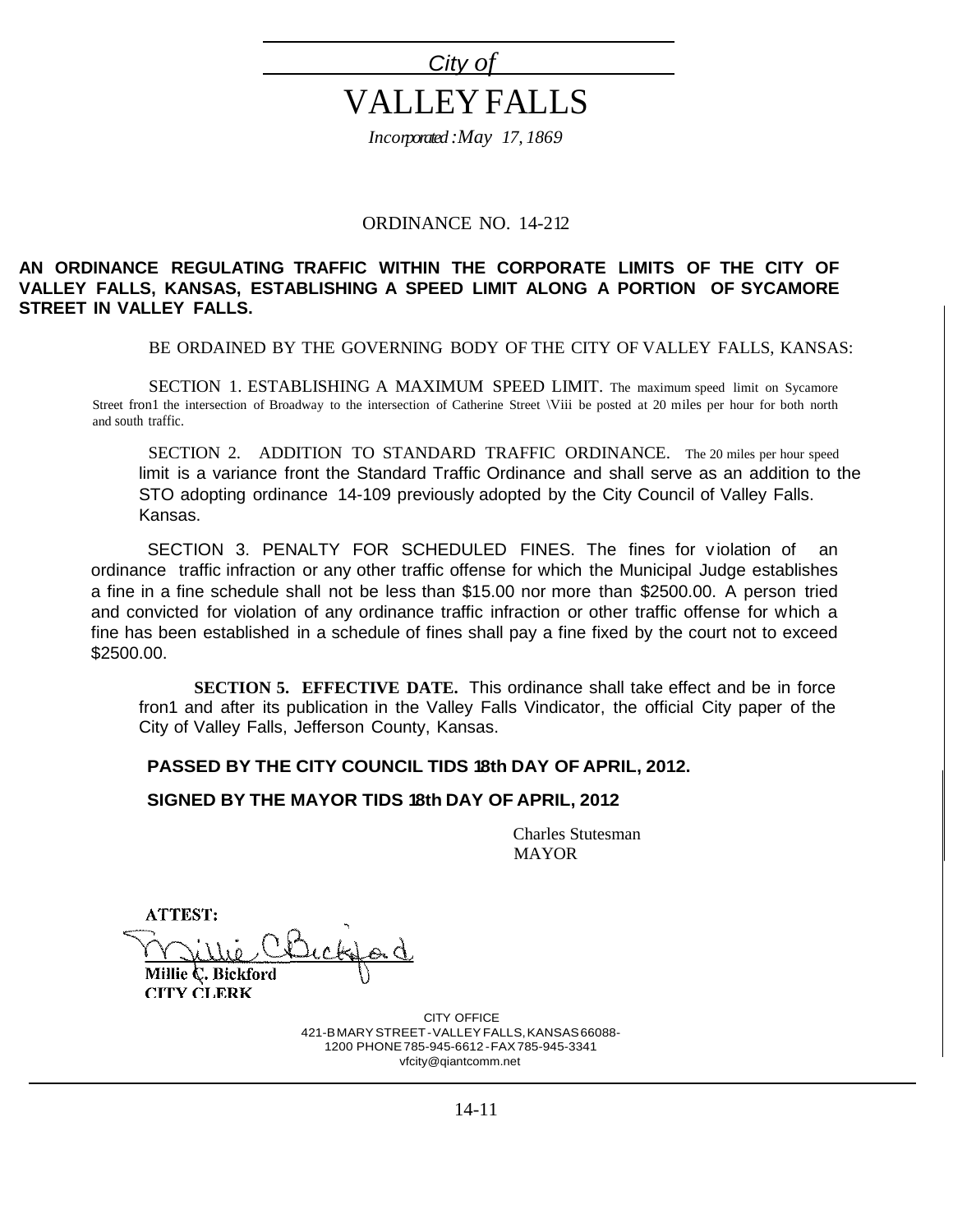## **ARTICLE 3. ABANDONED MOTOR VEHICLES ON PUBLIC PROPERTY**

14-301. DEFINITIONS. Forthe purpose of this article, the following terms, phrases, words and their derivations shall have the following meanings:

(a)  $Highway - The entire width between the boundary lines of every$ way publicly maintained when any part thereof is open to the use of the public for purposes of vehicular travel. Where the word "highway" or the word "street" is used in this article, it means street, avenue, boulevard, thoroughfare, alley, and other public way for vehicular travel by whatever name, unless the context clearly indicates otherwise.

(b) Motor Vehicle - Every device in, upon, or by which any person or property is or may be transported or drawn upon a highway, except devices moved by human power or used exclusively on stationary rails or tracks.

(c) Owner or Occupant - A party having fee simple title in the real property, or a party having a leasehold interest in the real property, or a party who is the beneficiary of a private easement for the purpose of egress or ingress to or from said real property.

(Code 1983)

14-302. IMPOUNDING VEHICLES. The police department may cause to be impounded:

(a) Any motor vehicle unlawfully parked on a highway in violation of any provision of a city ordinance which prohibits the parking of vehicles at the place where or time when the impounded motor vehicle is found.

(b) Any motor vehicle that has been abandoned and left on a highway or other property open to use by the public for a period in excess of 48 hours pursuant to K.S.A. 8-1102.

(c) Any vehicle which interferes with public highway operations.

- (d) Any motor vehicle which:
	- (1) Is subject to removal pursuant to K.S.A. 8-1570, or 8-1102, or

(2) Is subject to seizure and forfeiture under the laws of the state, or

(3) Is subject to being held for use as evidence in a criminal trial.

(e) Any motor vehicle, the continued presence of which, because of the physical location or condition of the motor vehicle, poses a danger to the public safety or to the motor vehicle.

(f) Any motor vehicle which has been abandoned or parked on any real property, other than public property or property open to use by the public, may be moved and disposed of in accordance with the terms of this article by the police department upon the request of the owner or occupant of such real property. The real property referred to herein shall not be owned or leased by the person who abandons or parks said vehicle or by the owner or lessee of such vehicle. The city or any person, partnership, corporation or their agent conducting a business enterprise for the purpose of towing vehicles which removes such vehicle from the real property at the request of the police department shall have a possessory lien on such vehicle for the cost incurred in removing, towing and storing such vehicle.

For purposes of this article, common areas shall be construed not to mean public property or property open to the public. (Code 1983)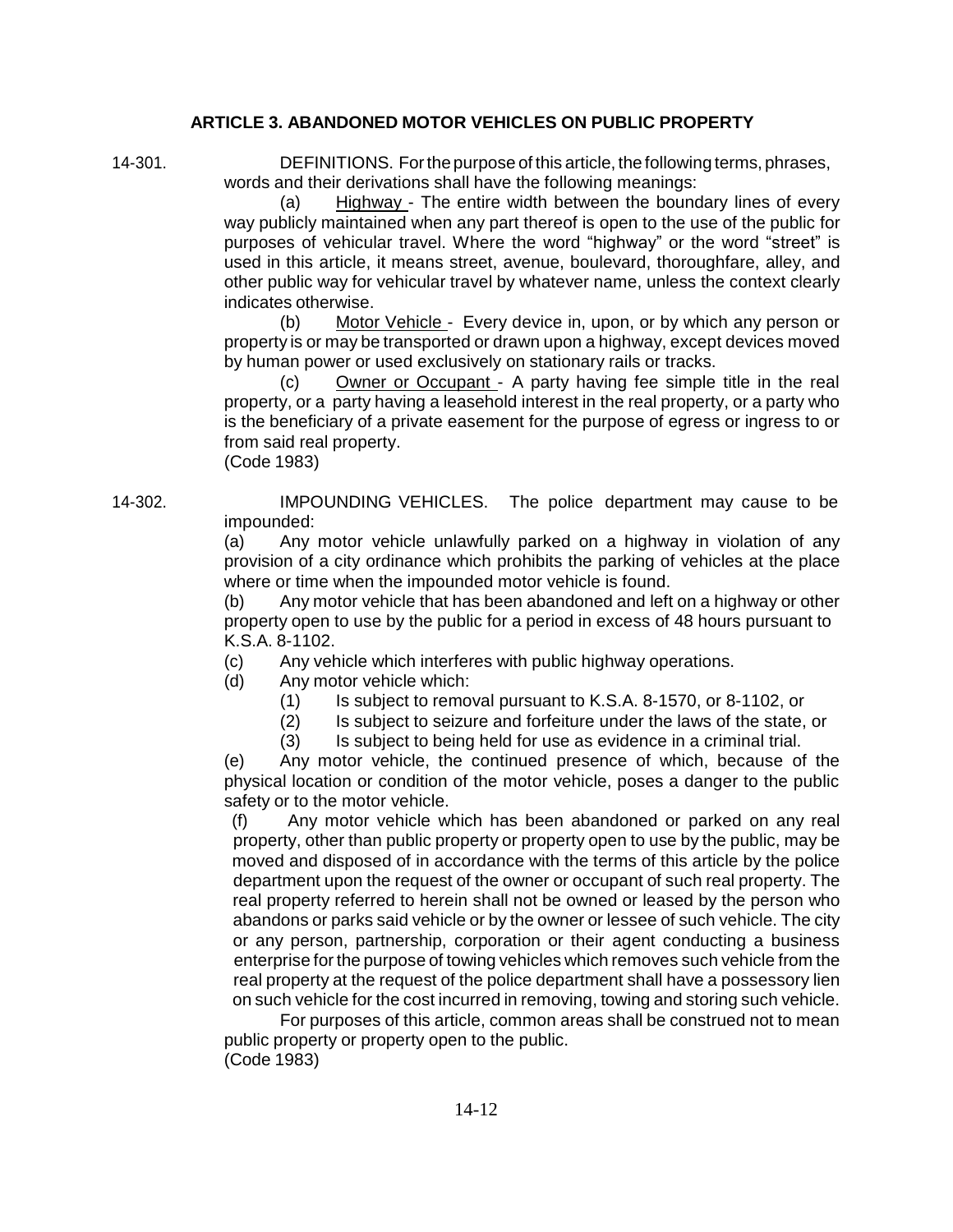14-303. SAME. The police department may authorize storage of such impounded motor vehicles at any location, public or private, which is zoned for the storage of motor vehicles. (Code 1983)

14-304. NOTICEOFIMPOUNDMENT;STORAGEOFVEHICLE. (a) When Owner Present. When the police department intends to impound a motor vehicle pursuant to section 14-302 and the owner of the motor vehicle is then present, the police department shall before the motor vehicle is removed, provide the owner with a notice, in the form prescribed by the police department that the motor vehicle is being impounded, that towing and storage charges will be assessed against the impounded motor vehicle, that the owner may claim and regain possession of the impounded motor vehicle at the location to which it is being removed for storage without prepayment of towing and storage charges and that the owner may request a hearing as to the propriety of the impoundment and as to the amount of and the owner's liability for the towing and storage charges. The notice shall also state the location where the impounded motor vehicle will be stored and the place where the owner may make his or her request for the hearing. The notice shall also state, in prominent language, that failure by the owner to request a hearing within five days after receipt of the notice may act as a waiver of his or her right to a hearing and that this may result in the placing of a lien against the motor vehicle for the towing and storage charges without further notice to the owner; and that the motor vehicle be sold at public auction to the highest bidder for cash after 15 days from the date of the mailing of the notice. The owner of the impounded motor vehicle shall sign the notice as an acknowledgment that he or she has received a copy of the notice and a copy of the notice shall be provided to the owner.

(b) When Owner not Present. (1) When the police department impounds and removes a motor vehicle pursuant to section 14-302(a) and the owner of the motor vehicle is not present at the time of the impoundment, the police department shall, if such motor vehicle has displayed thereon a registration plate issued by the division of vehicles and has been registered with said division, mail a notice by certified mail to the registered owner thereof, addressed to the address as shown on the certificate of registration, and to the Iienholder, if any, of record in the county in which the title shows the owner resides, if registered in this state. The notice shall be in the form prescribed by the police department containing the same information as required by section 14-304(a). The police department shall use reasonable diligence in determining the title owner, or if from a non-title state, the registered owner, of the vehicle, and shall inquire by mail of the office of the register of deeds of the county in which the title shows the owner resides, if registered in this state, as to whether there are any Iienholders of record. If the owner cannot be served by certified mail at the address on the motor vehicle registration and there is no other known address of the owner, the owner shall be deemed to be a resident of the state whose whereabouts are unknown and service shall be made on the Secretary of State as provided in K.S.A. 8-401.

If the owner does not reside in the state, as appears from the motor vehicle registration and the owner cannot be served by certified mail at the address on the motor vehicle registration and there is no other known address of the owner, the owner shall be deemed a nonresident of the state and service shall be made on the Secretary of State as provided in K.S.A. 8-401.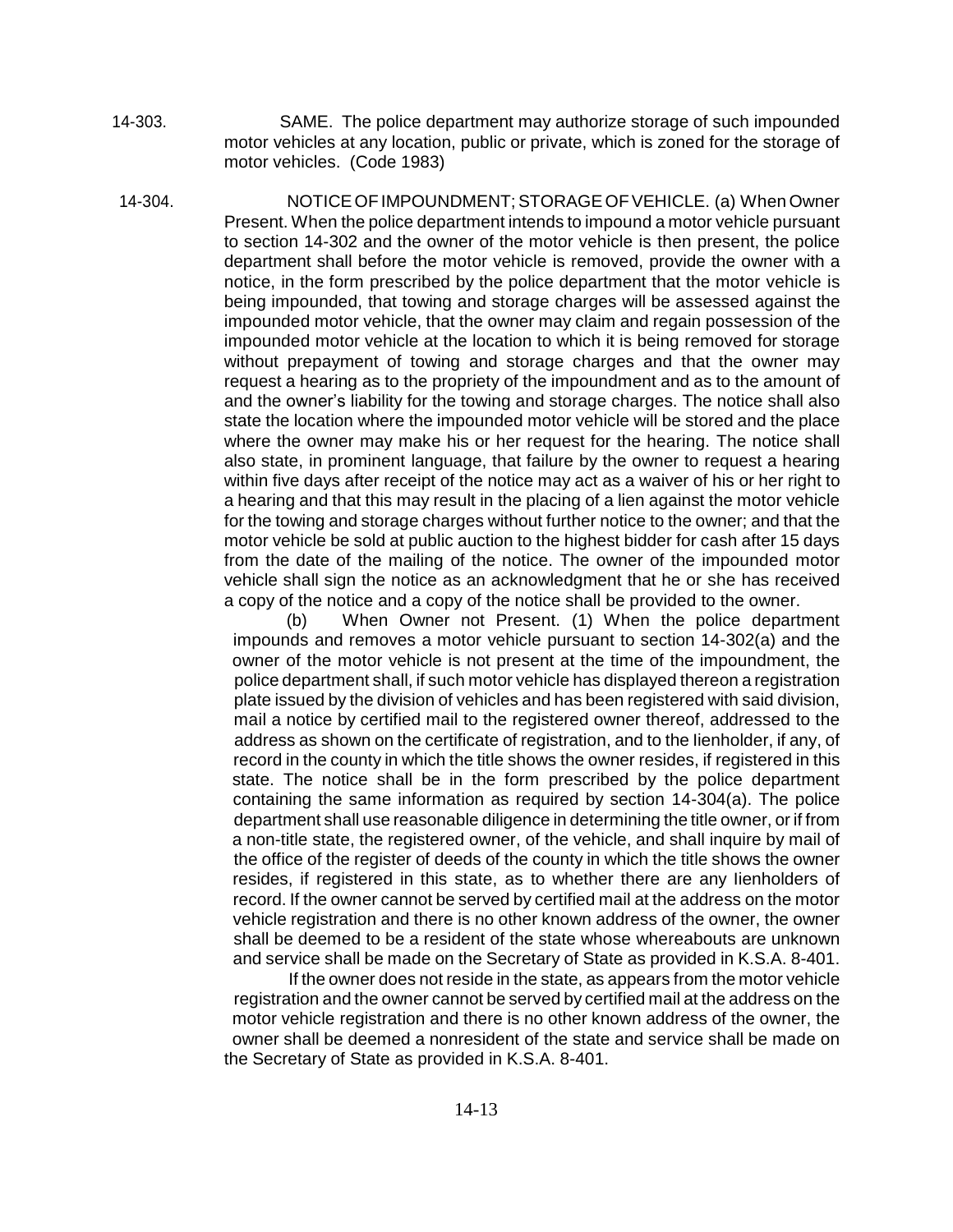(c) Failure or Refusal to Sign Notice. If any person required by this section to sign a notice of impoundment willfully fails or refuses to do so, or if such person cannot be found, the police department shall note this fact on the face of the notice, which shall constitute prima facie evidence of delivery or service of notice as required by this section. (Code 1983)

14-305. IMPOUNDMENT AFTER REQUEST TO LEAVE MOTOR VEHICLE. In all cases wherein the owner or operator of a motor vehicle which is on a public street has requested that the motor vehicle be left unattended at that location, in lieu of impoundment of the motor vehicle pursuant to section 14-302, the police department may honor said request for a period of time not exceeding 24 hours, after which time the motor vehicle shall either be removed from the location by the owner or operator or be impounded by the police department pursuant to section 14-304. The police department shall be immune from liability for any damage, loss or destruction of the motor vehicle occasioned by its being left unattended pursuant to the request of the owner or operator thereof, in lieu of impoundment. Nothing in this section shall be construed to limit the authority of the police department to order the removal of a motor vehicle by its owner or operator or to impound a motor vehicle pursuant to section 14-304 at any time whenever in his or her judgment the presence of the unattended motor vehicle constitutes a danger to the public safety. (Code 1983)

14-306. RELEASE OF MOTOR VEHICLE FROM IMPOUNDMENT. (a) Generally,

unless the vehicle is impounded pursuant to section 14-302(b) herein, the owner of an impounded motor vehicle may secure the release of the motor vehicle from impoundment upon requesting such release and presenting proof of ownership satisfactory to the custodian of the place where the motor vehicle is stored. If the custodian is satisfied that the person making the request is the owner or his or her authorized agent, he or she shall release the motor vehicle to the owner or his or her agent. Nothing in the preceding sentence shall preclude the owner of the impounded motor vehicle or his or her agent from paying any towing and storage charges that may be assessed against the motor vehicle, but neither the police department nor the custodian of the storage space may require payment of any towing or storage charges as a condition precedent to such release. At the same time as the owner or his or her agent requests release of the impounded motor vehicle, and if such request is made within 40 days after the owner receives a copy of the notice of impoundment, the police department shall provide him or her an opportunity to make a request for a hearing on the propriety of the impoundment and on the amount and his or her liability for the towing and storage charges occasioned by the impoundment; provided, that if the owner or his or her agent requests release of the impounded motor vehicle more than 40 days after the owner receives a copy of the notice of impoundment, no hearing may be requested on the impoundment or on the towing and storage charges and the owner shall be conclusively presumed to have consented to the impoundment and to the amount of and his or her liability for the towing and storage charges.

(b) Security for Payment of Charges. If the ownership of the impounded motor vehicle is evidenced by a title certificate issued by the Kansas Department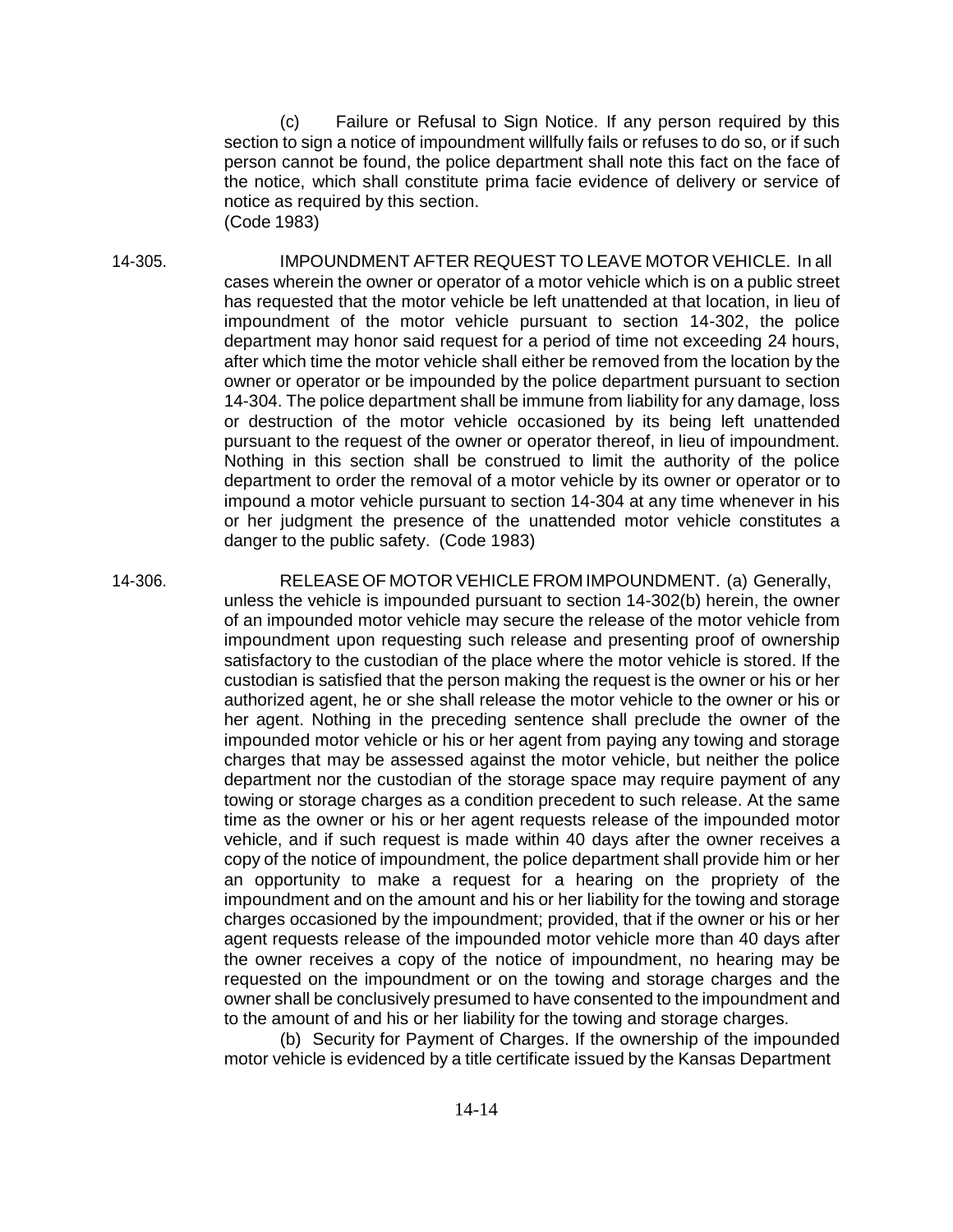of Highway Safety and Motor Vehicles, the owner or his or her agent may secure the release of the motor vehicle from impoundment without the payment of any towing or storage charges or the deposit of any security for the payment thereof. If the ownership of the impounded motor vehicle is evidenced by a foreign title instrument, or if the jurisdiction in which title is recorded is not evidenced from the document establishing ownership, the owner or his or her agent, before the custodian of the place where the motor vehicle is stored authorizes release of the motor vehicle form impoundment, shall deposit with the custodian cash in the amount of the towing and storage charges to the date of the request. If the owner or his or her agent refuses to provide the cash deposit, the custodian shall not authorize release of the impounded motor vehicle but if the request is timely made, a date shall be set for the hearing on the impoundment and charges. (Code 1983)

14-307. HEARING. If the owner of an impounded motor vehicle or his or her agent timely requests the release of the motor vehicle from impoundment and a hearing on the impoundment and charges, as provided in section 14-306, a date shall be set, not more than five days after the date of request, for the hearing. The city attorney shall provide a hearing examiner to conduct the hearings required by this section. At the hearing, the owner, his or her agent, or his or her attorney shall be afforded an opportunity to present, by oral testimony or documentary evidence, his or her objections to (a) the impoundment of the motor vehicle and (b) (1) the amount of the towing and storage charges and (2) his or her liability for the payment thereof.

> If the owner or his or her agent requested the hearing more than five days but not more than 40 days after the owner received a copy of the notice of impoundment, the owner, his or her agent or his or her attorney shall be required at the hearing, as a condition precedent to the presentation of any objections by the owner, to show good cause for the delay in making the request more than five days after the owner received a copy of the notice of impoundment: if good cause cannot be shown, the hearing officer shall dismiss the hearing and make the finding stated in subsection (b) below; otherwise, the hearing examiner shall proceed to hear the owner's objections. At the conclusion of the hearing on the owner's objections, the hearing examiner shall render his or her decision if the hearing examiner:

(a) Finds that the impoundment was improper, he or she shall:

(1) Find that the owner is not liable for any towing or storage charges occasioned by the impoundment and

(2) Determine whether and to what extent the city shall be the expense of the towing and storage charges; or

(b) Finds that the impoundment was proper, he or she shall establish

(1) The amount of the towing and storage charges to be assessed against the impounded motor vehicle and

(2) The extent of the liability of the owner for payment of the towing and storage charges so established. The decision of the hearing examiner shall be final, and a copy of the decision shall be furnished to the owner of the impounded motor vehicle, to the custodian of the place where the motor vehicle is stored and to the city attorney.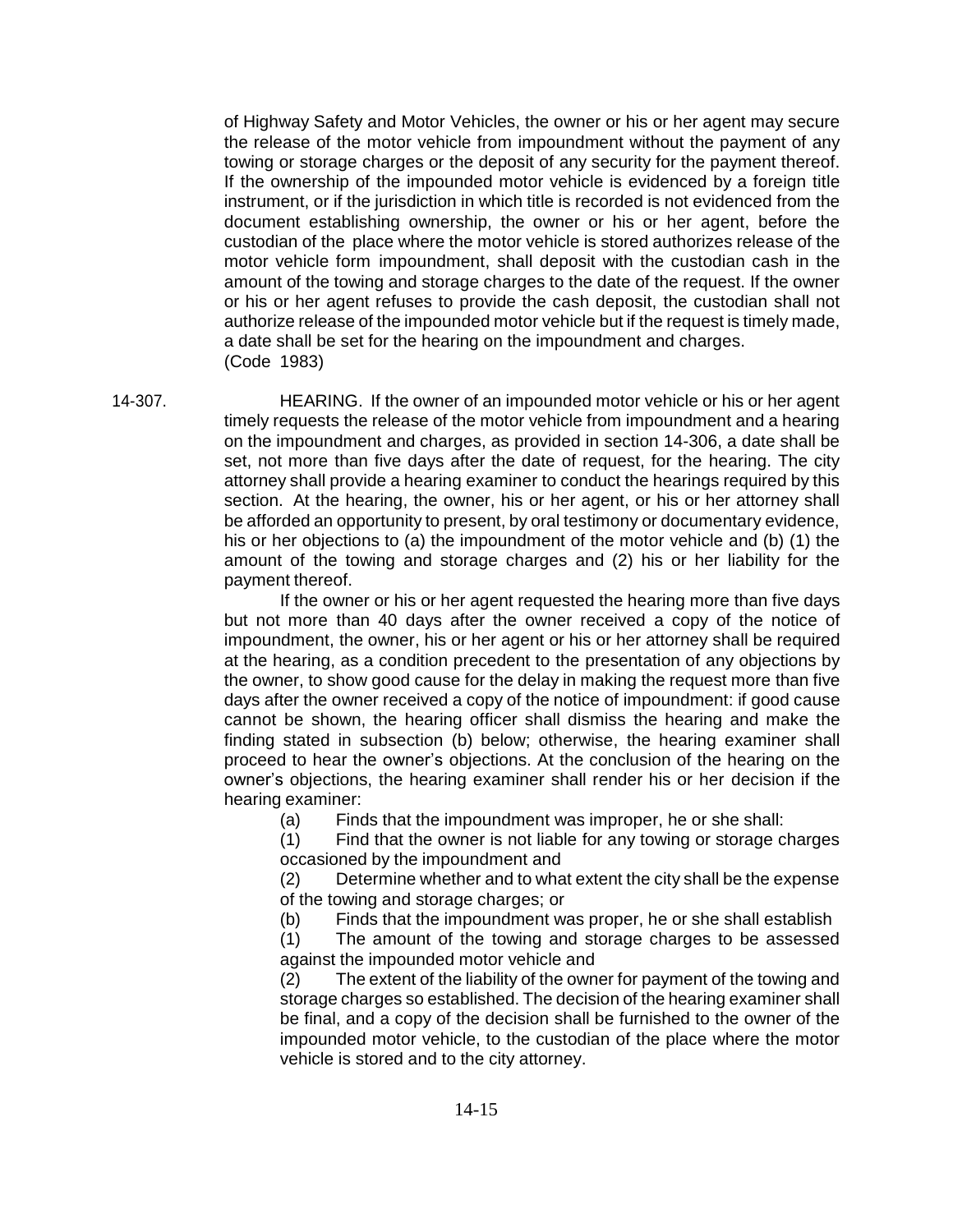In the event that the impoundment was pursuant to K.S.A. 8-1102(b), the owner or occupant of the real property upon which the abandoned vehicle was located shall not be assessed the costs of towing and storage of the vehicle. Further, nothing within this article shall be construed to modify or effect the validity of the possessory lien of the person removing such vehicle from the real property established by K.S.A. 8-1102(b). (Code 1983)

14-308. CHARGES CONSTITUTE A LIEN. The towing and storage charges occasioned by the impoundment of a motor vehicle pursuant to section 14-302 shall be and constitute a lien upon the impounded motor vehicle, except as provided in this section. If the hearing examiner finds pursuant to section 14-307 that the impoundment was improper and if he or she determines that the city shall bear part or all of the towing and storage charges, the lien created by this section shall be discharged. If the hearing examiner finds pursuant to section 14-306 that the impoundment was proper but that the towing and storage charges should be in an amount less than the amount of the lien, the lien created by this section shall be discharged to the extent that it exceeds the amount established by the hearing examiner. The holder of a lien created by this section may perfect such lien in any manner provided by law, but he or she may not retain possession of the motor vehicle when it has been released pursuant to section 14-306(a). In the event that the impounded motor vehicle is released from impoundment and the owner or his or her agent has provided security for payment of charges as required by section 14-306(b), the lien created by this section shall also be a lien against the security so provided, subject to being wholly or partially discharged as provided in this section. (Code 1983)

14-309. SATISFACTION OF LIEN; NOTICE OF PUBLIC SALE. The holder of a lien against a motor vehicle created by section 14-308, to the extent that such lien has not been discharged as provided in section 14-308 or otherwise satisfied, may enforce such lien in any manner provided by law after 60 days from the date the motor vehicle is impounded by the police department. If the owner of the motor vehicle or his or her agent has provided security for the payment of the lien as provided in section 14-306(b), the lien shall first be satisfied out of the security so provided and, if any portion of the lien remains unsatisfied and undischarged, may then be enforced in any manner provided bylaw. If the motor vehicle against which the lien is created pursuant to section 14-308 is still under impoundment 60 days from the date it is impounded by the police department and the owner has not requested release of the motor vehicle from impoundment nor paid the towing and storage charges that are the basis for the lien, the motor vehicle shall be sold at public sale to the highest and best bidder for cash to satisfy the lien. Notice of the sale shall be given in accordance with K.S.A. 8-1102. Publication, required by K.S.A. 8-1102, may be made before the termination of the 60 day period for a sale thereafter. (Code 1983)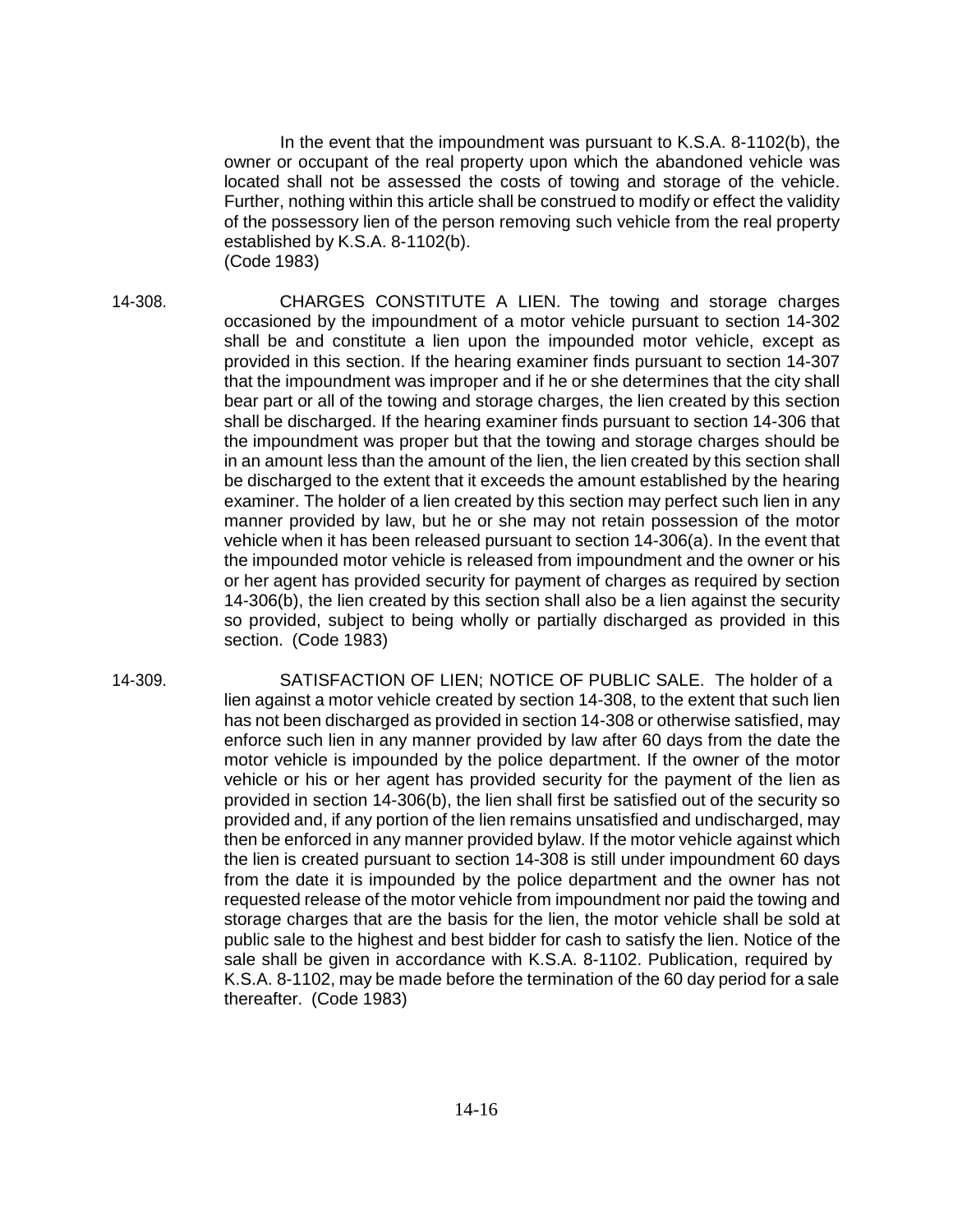14-310. REDEMPTION. If the city is to conduct the sale:

(a) Any holder of a recorded lien or retained title on a motor vehicle to be sold by the city under the provisions of section 14-309 may claim and take possession thereof, upon paymentof accrued charges and estimated costs of publication of the notice of sale to the police department and the deposit with the police department of sufficient assurance by surety bond or otherwise, approved by the city attorney, that the motor vehicle will be forthcoming for public sale thereof or upon claim of the rightful owner prior to the sale. The police department shall, within three days, make a report to the city treasurer and deliver the charges and costs so paid to the city treasurer, taking a receipt therefor and filing it, together with a duplicate copy of the report to the city treasurer, with the records in his or her office. The funds shall be held in a trust account until final disposition of the motor vehicle. Not less than five days before the date for sale of the motor vehicle, the police department shall notify the lienholder or retained titleholder of the time and place for the sale, and the lienholder or retained titleholder shall deliver such motor vehicle to the police department at or before 12:00 noon of the day before the sale. At the sale the amount paid shall be credited on the bid of the lienholder or retained titleholder.

If the lienholder or retained titleholder is the successful bidder for the motor vehicle, the police department shall report this fact to the city treasurer and then the funds previously paid by the lienhold?r.or retained titleholder shall be relieved of the trust previously impressed and become the same as other funds received by the city for storage and costs of impounded motor vehicles. If the motor vehicle is sold for a higher bid to any person other than the lienholder or retained title holder, the police department shall report this fact to the city treasurer and the lienholder or retained titleholder shall be refunded the amount previously paid by him out of the trust account.

(b) And if the rightful owner of the motor vehicle claims the same before the sale by payment of the accrued charges, the police department shall immediately notify the lienholder or retained titleholder in possession of the motor vehicle and he or she shall return the same to the police department within 12 hours. The police department shall report this redemption by the rightful owner to the city treasurer and the lienholder or retained titleholder shall be refunded the amount previously paid by him or her out of the trust account. (Code 1983)

14-311. SALE PROCEEDS. The proceeds of a public sale held pursuant to section 14-308 whether such sale was conducted by the city or by any other person, after payment of the towing and storage charges and costs and expenses incident to the sale, shall be deposited with the city treasurer, if the owner of the motor vehicle is absent from the sale, for credit to the trust account. The funds deposited in the trust account pursuant to this section shall remain in the account subject to the order of the person legally entitled thereto, but if no claim is made for these funds within a period of one year after the sale, the funds shall become the property of the city, be released from the trust account and be paid into the general fund as miscellaneous revenues. (Code 1983)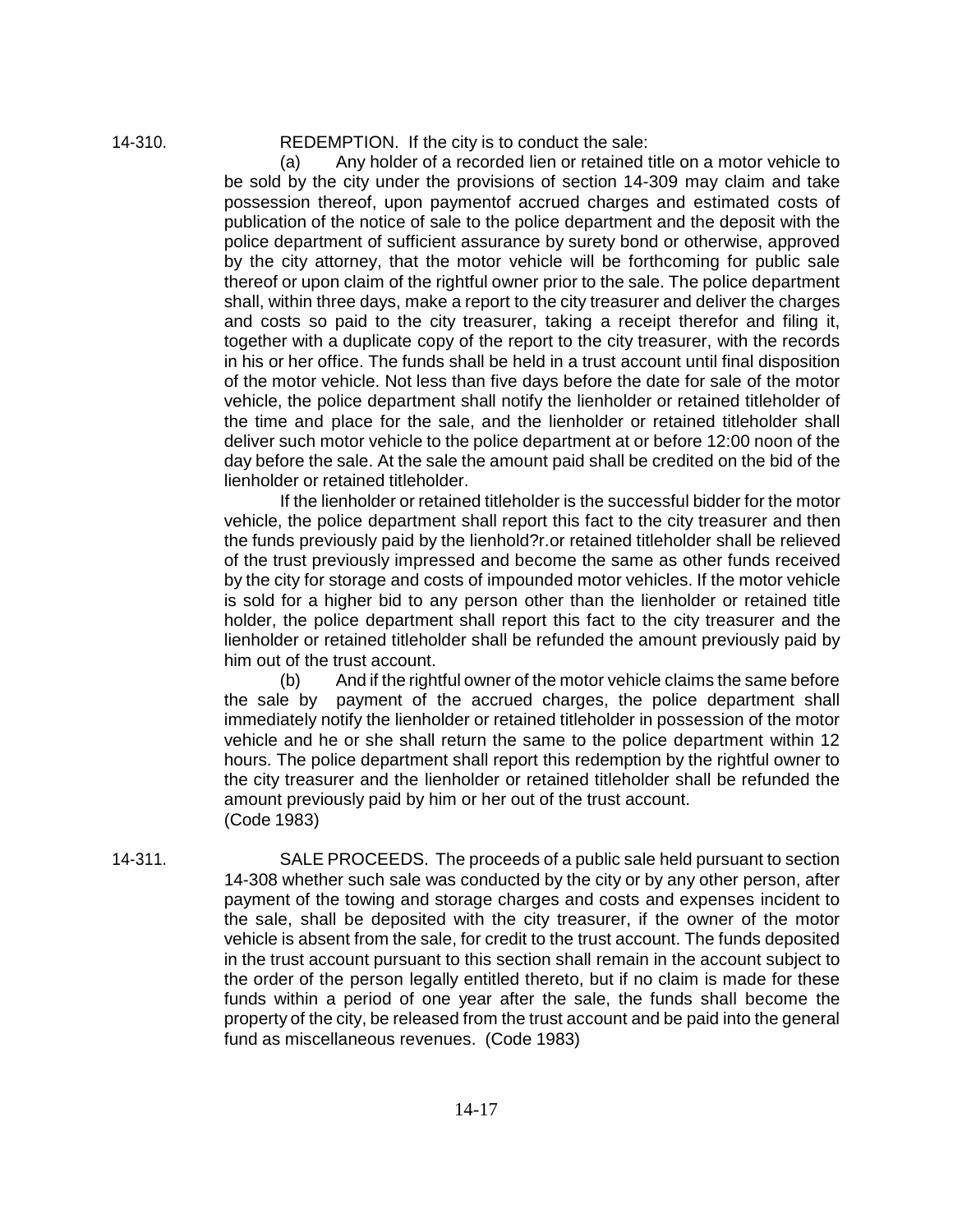- 14-312. STATUTORY PROCEDURES. Nothing in this article shall be construed to augment, diminish, supersede or otherwise interfere with any statutory procedure established by the legislature for the collection of unpaid towing and storage charges. The procedures in this article are supplementary and cumulative to any statutory procedures. (Code 1983)
- 14-313. IMPLEMENTATION OF ARTICLE. The police department and city treasurer are authorized to make rules for the implementation and administration of this article. (Code 1983)
- 14-314. REIMBURSEMENT FOR DISCHARGED LIENS. If a lien created by section 14-308 and held by a private wrecker or towing firm is discharged by section 14-308 pursuant to a determination by a hearing examiner that an impoundment was improper and that the city shall bear part or all of the towing and storage charges, the city shall pay to the firm the amount determined by the hearing examiner. No payment shall be made until it is authorized by the city attorney. (Code 1983)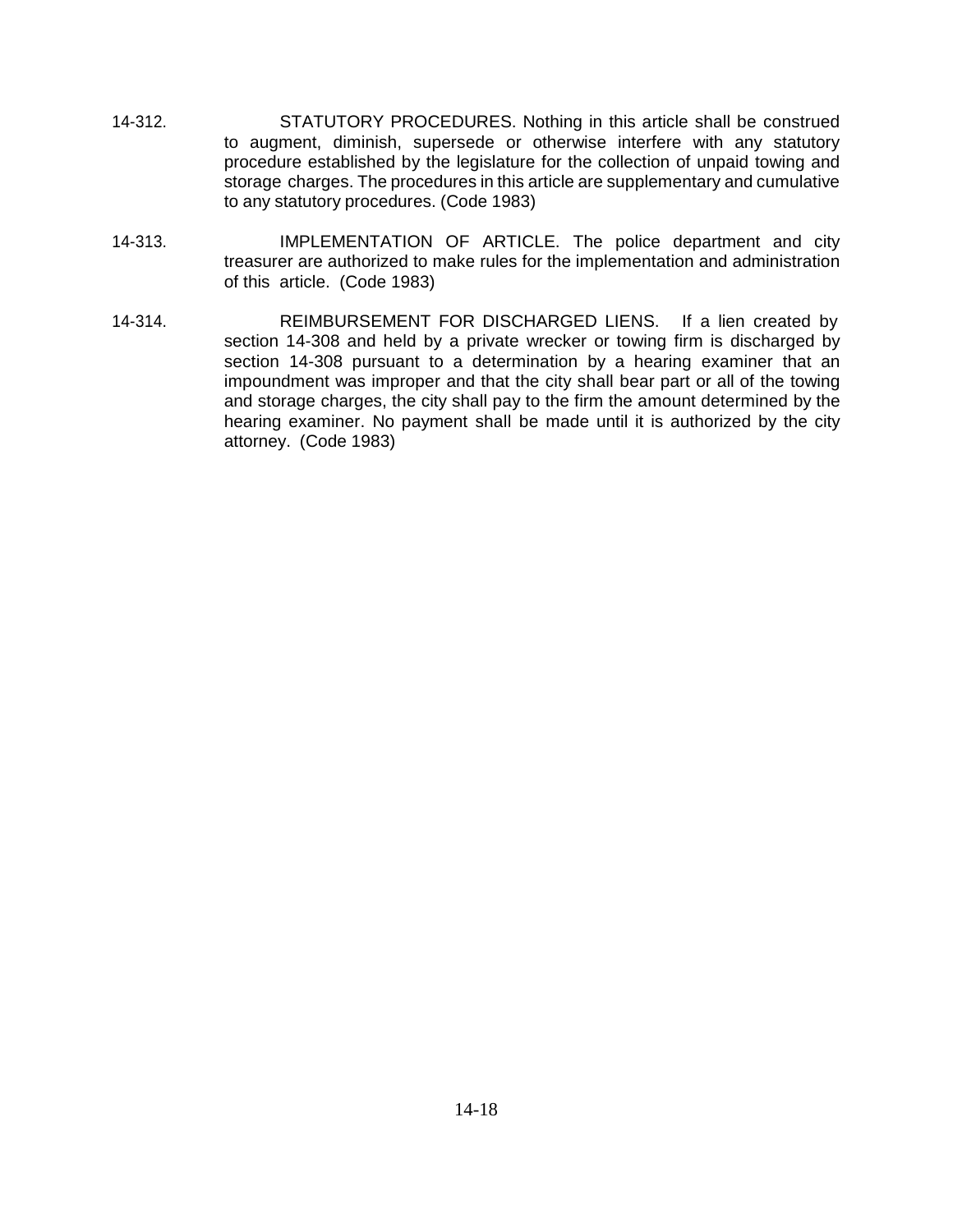## **ARTICLE 4. HAZARDOUS MATERIALS**

- 14-401. HAZARDOUS MATERIAL DEFINED. As used in this article, the term hazardous material shall mean any material or combination of materials which, because of its quantity, concentration, or physical, chemical, biological, or infectious characteristics, poses a substantial present or potential hazard to human health or safety or the environment if released into the workplace or environment or when improperly treated, stored, transported, or disposed of or otherwise managed. (Code 2006)
- 14-402. SAME; EXCEPTIONS. The provisions of this article shall not apply to any container which shall have a capacity of 150 gallons or less which shall be used for the purpose of supplying fuel for the vehicle on which it is mounted. These provisions shall also not apply to vehicles, trailers, containers or tanks containing anhydrous ammonia or other material primarily used by farmers for fertilizer purposes when such vehicles, trailers, containers or tanks are parked or housed upon property designated for the placement of such vehicle, trailer, container or tank by any farmers cooperative, elevator company or farm supply store located within the city limits. (Code 2006)
- 14-403. TRANSPORTATION OF HAZARDOUS MATERIALS. Except as provided in section 14-404 it shall be unlawful for any person, firm, corporation or other entity to transport any hazardous material upon any street, avenue, highway, road, alley or any other public right-of-way in the city. (Code 2006)
- 14-404. HAZARDOUS MATERIALS ROUTES. The provisions of section 14-403 shall apply to all streets, avenues, highways, roadways, alleys or other public right-of-ways within the city except those specified within this section where transportation of hazardous materials shall be allowed. Transportation of hazardous materials shall be allowed upon the following streets, avenues, highways or roadways:
	- (a) (Reserved)
	- (b) (Reserved)
	- (c) (Reserved)

(Code 2006)

- 14-405. PARKING OF VEHICLES OR TRAILERS CARRYING HAZARDOUS MATERIALS. (a) Except as provided in subsections (b) and (c), it shall be unlawful for any person, firm, corporation or other entity to park any vehicle, trailer or semi-trailer carrying any hazardous material within any of the following city zoning districts as defined in Chapter 16 of this code:
	- (1) (Reserved)

(b) Subsection (a) shall not apply to vehicles, trailers or semi-trailers parked for continuous periods of time not to exceed one hour Where such vehicles, trailers or semi-trailers are parked along those routes specified in section 14-404 of this code.